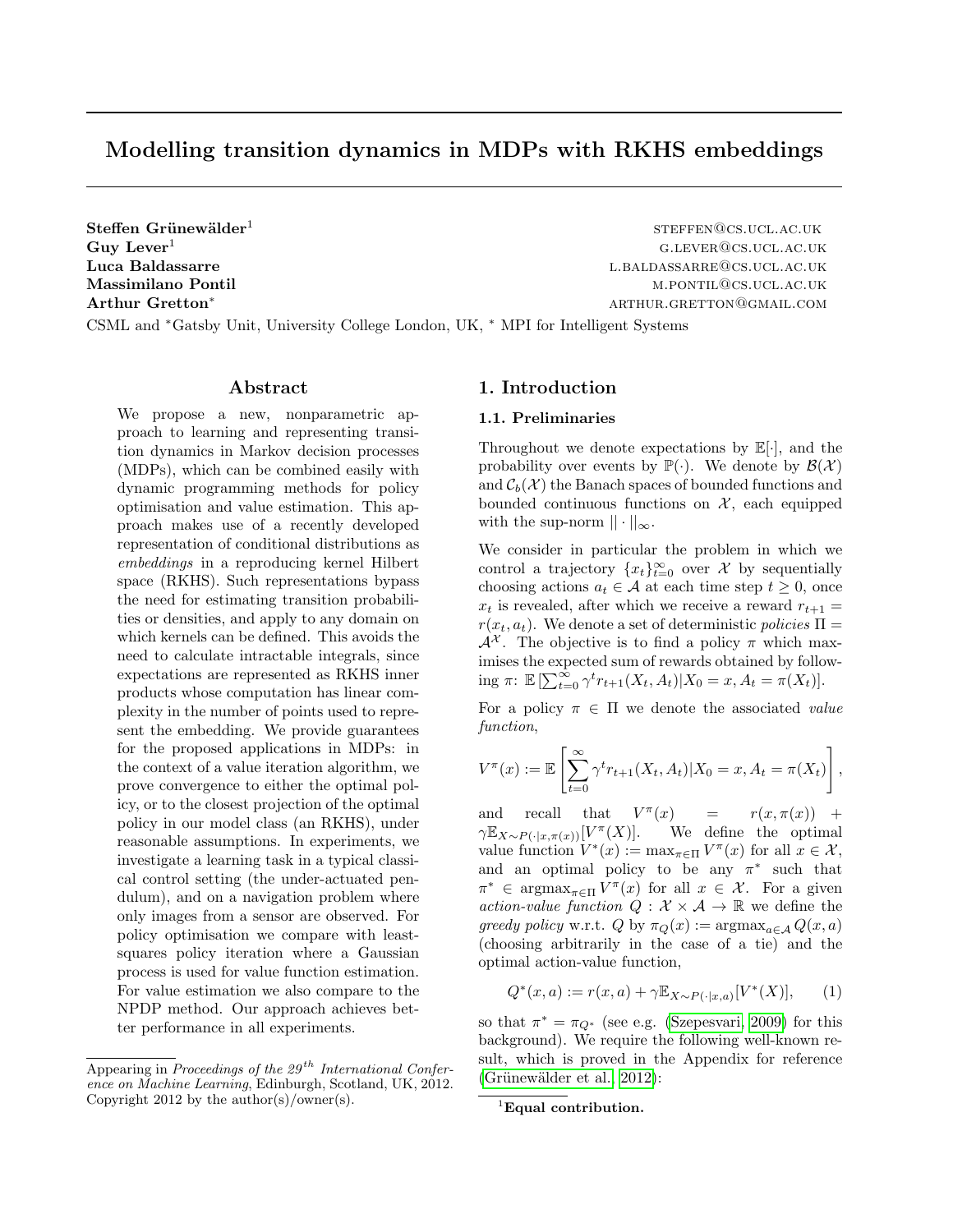<span id="page-1-1"></span>**Lemma 1.1.** [\(Singh & Yee, 1994\)](#page-7-2)[Corollary 2] For any action-value function  $Q : \mathcal{X} \times \mathcal{A} \rightarrow \mathbb{R}$ , the greedy policy  $\pi_Q$  satisfies  $||V^{\pi_Q} - V^*||_{\infty} \le \frac{2}{1-\gamma} ||Q^* - Q||_{\infty}$ .

We are interested in the case where  $P$  is unknown but a sample  $S := \{(x_i, a_i, x'_i)\}_{i=1}^m$  is provided, drawn i.i.d. from a distribution  $\widetilde{P}$  such that  $\widetilde{P}(X'_i = x'_i | X_i =$  $x_i, A_i = a_i$ ) =  $P(x'_i | x_i, a_i)$  for all i (the marginal probabilities need not match). Note the abuse of notation here – subscripts index samples and not time steps.

#### 1.2. Overview of the approach

A number of recent studies have focused on efficient evaluation of conditional expectations on functions that are "well behaved" in the sense that they belong to a reproducing kernel Hilbert space (RKHS). These approaches have been particularly successful in performing inference in graphical models, where the model parameters are learned nonparametrically from data [\(Song et al., 2010b;](#page-7-3) [2009;](#page-7-4) [2011\)](#page-7-5). The key insight in these works is that conditional probabilities can be represented as functions in an RKHS, called conditional distribution embeddings. The conditional expectation of any function in the RKHS then becomes a linear operation, where we take the inner product with the appropriate distribution embedding.

Many methods for solving problems in MDPs require the computation of expectations of functions (value functions for example) with respect to transition dynamics, and so (approximations of) the operators

$$
f \mapsto \mathbb{E}_{X \sim P(\cdot | x, a)}[f(X)] \tag{2}
$$

are required. A direct but computationally costly approach would be to first learn a conditional density estimate (difficult in high dimensions), followed by (possibly intractable) integrals to compute the expectation. By contrast, our approach is a two stage process for learning in MDPs: we first use the theory of RKHS embeddings to estimate the operators [\(2\)](#page-1-0) directly (over a specific class of functions in an RKHS), then use these estimated operators in standard approaches for solving MDPs – here we consider dynamic programming methods for value estimation and policy optimisation. The application to dynamic programming is described in more detail in Sec. [3.](#page-3-0)

# 1.3. Advantages of the approach

A direct kernel-based approach has a number of advantages. First, like density estimates, conditional embeddings can be learned from a training sample: we do not need to address the problem of modeling system dynamics, such as the differential equations governing

a robot arm. Unlike density estimates, however, distribution embedding estimates do not scale poorly with the dimension  $d$  of the underlying space: the risk of a kernel density estimate increases as  $O(m^{-4/(4+d)})$ when the optimal bandwidth is used [\(Wasserman,](#page-7-6) [2006\)](#page-7-6)[Sec. 6.5]. By contrast, the rate of convergence for conditional mean embeddings is independent of the dimension of the underlying space [\(Song et al.,](#page-7-3) [2010b\)](#page-7-3)[Thm. 1].

Second, the solution to many control problems involves computation of high dimensional integrals to obtain expectations, which is prohibitively costly. By contrast, RKHS embeddings explicitly provide a representation of the expectation operator as an RKHS inner product, which reduces calculating expectations to a computation of linear complexity in the number of training points used to represent the embedding, and avoids any intermediate problems such as density estimation and sample selection for numerical integration. Thus, the approach provides a framework for alleviating the curse of dimensionality in MDPs (particularly if, for example, sparsification of the embedding is considered, which we address briefly in the Appendix (Grünewälder et al.,  $2012$ ). The conditional distribution embeddings themselves may be computed exactly at cost cubic in the training sample size, and approximated to good accuracy at linear cost.

<span id="page-1-0"></span>A third advantage is that we can provide convergence results in the infinite sample case. Thm. [3.2](#page-4-0) demonstrates how a performance guarantee for value iteration using embeddings decomposes into guarantees for value iteration and gurantees for the embeddings, upper bounding the difference  $||V^{\hat{\pi}_{\kappa}} - V^*||_{\infty}$  between the optimal value  $V^*$  and the value  $V^{\hat{\pi}_{\kappa}}$  of the policy  $\hat{\pi}_{\kappa}$  found by performing value iteration using the embeddings after  $\kappa$  iterations. This bound contains a term involving how well we can approximate  $V^*$  in our model class (a chosen RKHS) – which usually corresponds to smoothness assumptions on  $V^*$  – and can decrease by increasing the richness of the RKHS. A second term captures how quickly we can learn the embeddings for the operator [\(2\)](#page-1-0) over functions in the chosen RKHS. This bound can be specialised to give convergence guarantees for specific settings by plugging in guarantees for the two components: in Corollary [3.3,](#page-4-1) we specialise to the common setting of finite state space and positive definite kernel and obtain that  $||V^{\widehat{\pi}_{\kappa}} - V^*||_{\infty} \to 0.$ 

As a final advantage, the method applies wherever kernels may be defined, including on high dimensional or continuous state spaces, manifolds (kernels on the surface of a sphere [\(Wendland, 2005\)](#page-7-7) are of particu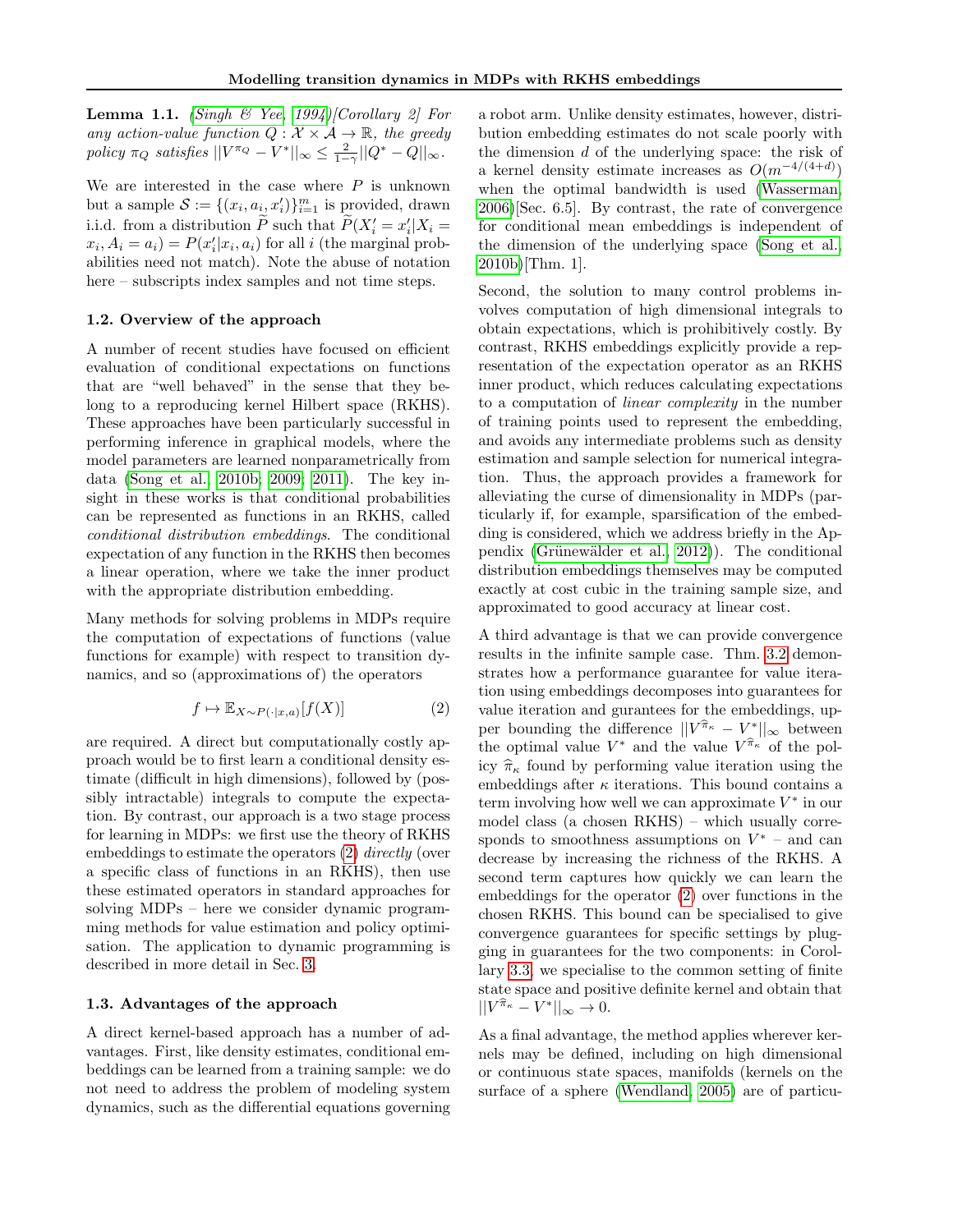lar interest in robotics), and partially observable tasks where only sensor measurements are available.

### 1.4. Relation to existing methods

Kernel methods have become increasingly popular in RL. Methods include kernel LSTD [\(Xu et al., 2005\)](#page-7-8) and GPTD [\(Engel et al., 2005\)](#page-7-9). Both can be used to estimate (q-)values and they differ in this mainly through the regulariser [\(Taylor & Parr, 2009\)](#page-7-10). Based on the q-value estimates it is possible to optimise the policy. Other related approaches include [Rasmussen](#page-7-11)  $\&$  Kuss [\(2003\)](#page-7-11), [Deisenroth et al.](#page-7-12) [\(2009\)](#page-7-12), Ormoneit  $\&$ [Sen](#page-7-13) [\(1999\)](#page-7-13) and [Kroemer & Peters](#page-7-14) [\(2011\)](#page-7-14). Here, transition models (densities) are learned with the help of Gaussian processes or kernel density estimates. Using them for value estimation or policy optimisation usually leads to difficult integration to be solved numerically via, e.g., an intermediate sampling method. In contrast we use kernels to directly learn the expectation operators and avoid numerical integration. Finally, in [\(Parr et al., 2008\)](#page-7-15) a way is proposed to approximate expectations in a low dimensional state representation. In contrast to our approach the paper assumes that the true expectation is known.

# 2. RKHS embeddings of transition probability kernels

Given a set  $\mathcal Z$  and a positive semi-definite (p.s.d.) kernel  $K : \mathcal{Z} \times \mathcal{Z} \to \mathbb{R}$  (see e.g. [Steinwart & Christmann,](#page-7-16) [2008,](#page-7-16) for details) we denote by  $\mathcal{H}_K \subseteq \mathbb{R}^{\mathcal{Z}}$  its unique reproducing kernel Hilbert space (RHKS), and by  $\langle \cdot, \cdot \rangle_K$ the inner product in  $\mathcal{H}_K$ . Due to the reproducing property of K in  $\mathcal{H}_K$  we have  $h(x) = \langle K(x, \cdot), h \rangle_K$ for all  $h \in \mathcal{H}_K$ . We recall the notion of a universal kernel: given a Banach space of functions  $\mathcal{F} \subseteq \mathbb{R}^{\mathcal{Z}}$  a kernel is  $\mathcal{F}\text{-}universal$  if  $\mathcal{H}_K$  is dense in  $\mathcal{F}$ . We denote  $\rho_K := \sup_{z \in \mathcal{Z}} \sqrt{K(z, z)}$  and refer to kernels K such that  $\rho_K < \infty$  as bounded kernels.

Following [Sriperumbudur et al.](#page-7-17) [\(2010\)](#page-7-17), given any probability distribution  $P$  and p.s.d. kernel  $K$  on a set  $\mathcal Z$  a distribution embedding of P in  $\mathcal{H}_K$  is an element  $\mu \in$  $\mathcal{H}_K$  such that  $\langle \mu, h \rangle_K = \mathbb{E}_{Z \sim P} [h(Z)]$  for all  $h \in \mathcal{H}_K$ . In our application, given p.s.d. kernels  $L : \mathcal{X} \times \mathcal{X} \to \mathbb{R}$ and  $K : (\mathcal{X} \times \mathcal{A}) \times (\mathcal{X} \times \mathcal{A}) \rightarrow \mathbb{R}$ , we are interested in the embedding of the expectation operator [\(2\)](#page-1-0) corresponding to the state transition probability kernel  $P$ , over the domain  $\mathcal{H}_L$ ; that is, an element  $\mu_{(x,a)} \in \mathcal{H}_L$ such that  $\langle \mu_{(x,a)}, f \rangle_L = \mathbb{E}[f(X_{t+1})|X_t = x, A_t = a],$ for all  $f \in \mathcal{H}_L$  and for all  $t \geq 0$  – recall that the Markov property implies such a  $\mu_{(x,a)}$  is independent of time. Recalling Sec. [1.1,](#page-0-0) given the sample  $\mathcal{S}$ , we will consider a sample-based estimate of the expecta-

tion operator [\(2\)](#page-1-0). This will be achieved by identifying an element  $\overline{\mu}_{(x,a)} \in \mathcal{H}_L$  such that, for all  $f \in \mathcal{H}_L$ ,  $\langle \overline{\mu}_{(x,a)}, f \rangle_L$  approximates  $\mathbb{E}_{X \sim P(\cdot | x, a)}[f(X)]$ . Following [\(Song et al., 2009;](#page-7-4) [2010b\)](#page-7-3) an estimate is

<span id="page-2-0"></span>
$$
\overline{\mu}_{(x,a)} := \sum_{i=1}^{m} \alpha_i(x,a) L(x'_i, \cdot) \in \mathcal{H}_L, \tag{3}
$$

where  $\alpha_i(x, a)$  =  $\sum_{j=1}^m W_{ij} K((x_j, a_j), (x, a)),$ and where  $\boldsymbol{W}$  :=  $(\boldsymbol{K} + \lambda m\boldsymbol{I})^{-1}$ ,  $\boldsymbol{K}$  =  $(K((x_i, a_i), (x_j, a_j)))_{ij=1}^m$ , and  $\lambda$  is a regularization parameter. We assume w.l.o.g.  $x'_i \neq x'_j$  for all  $x'_i, x'_j$  in the expansion [\(3\)](#page-2-0).<sup>[1](#page-2-1)</sup> In some situations, the estimate [\(3\)](#page-2-0) is consistent in the RHKS norm sense and uniformly over  $\mathcal{X} \times \mathcal{A}$ : the following result, proved in the appendix, follows directly from [\(Song](#page-7-3) [et al., 2010b\)](#page-7-3)[Thm. 1].

<span id="page-2-4"></span>Lemma 2.1. Suppose K is a bounded kernel and the conditions of  $(Song et al., 2010b)/Thm.$  $(Song et al., 2010b)/Thm.$  1] are satisfied.<sup>[2](#page-2-2)</sup> Then  $\sup_{(x,a)\in\mathcal{X}\times\mathcal{A}}\{\|\mu_{(x,a)}-\overline{\mu}_{(x,a)}\|_{L}\}\in$  $\mathcal{O}_{\widetilde{P}}(\lambda^{\frac{1}{2}} + \lambda^{-\frac{3}{2}}m^{-\frac{1}{2}})$ , and thus by choosing  $\lambda \to 0$ ,  $\lambda^3 m \to \infty$  we have that, for any  $\epsilon > 0$ ,

$$
\mathbb{P}_{\mathcal{S}\sim \widetilde{P}^m}\left(\sup_{(x,a)\in\mathcal{X}\times\mathcal{A}}||\mu_{(x,a)}-\overline{\mu}_{(x,a)}||_L>\epsilon\right)\to 0.
$$

By the reproducing property of  $L$ , we have

$$
\langle \overline{\mu}_{(x,a)}, f \rangle_L = \sum_{i=1}^m \alpha_i(x,a) f(x_i')
$$

In this work, for theoretical analysis, we consider a normalised version of [\(3\)](#page-2-0):

<span id="page-2-3"></span>
$$
\widehat{\mu}_{(x,a)} := \sum_{i=1}^{m} \widehat{\alpha}_i(x,a) L(x'_i, \cdot) \in \mathcal{H}_L, \tag{4}
$$

where  $\widehat{\alpha}_i(x, a) = \frac{\alpha_i(x, a)}{\sum_{j=1}^m |\alpha_j(x, a)|}$ . This is a technical consideration which will later ensure that we can define

<span id="page-2-1"></span><sup>1</sup>We can otherwise form a new expansion in which the  $x'_{i}$  are unique by summing any  $\alpha_{i}(x, a)$  as necessary.

<span id="page-2-2"></span><sup>&</sup>lt;sup>2</sup>These conditions require that the mapping  $(x, a) \mapsto$  $\mathbb{E}_{X\sim P(\cdot|(x,a))}[f(X)]$  be an element of  $\mathcal{H}_K$  for all  $f \in \mathcal{H}_L$ , and that the operator  $C_{YX} C_{XX}^{-3/2}$  be Hilbert-Schmidt, where  $C_{YX}$  and  $C_{XX}$  are covariance operators: see [\(Song](#page-7-4) [et al., 2009\)](#page-7-4) or Appendix [D.1](#page-12-0) for details (Grünewälder [et al., 2012\)](#page-7-1). The first condition is a smoothness assumption on the distribution, and for the convergence guarantee of Corollary [3.3](#page-4-1) we specialise to the simple setting of finite state space, in which case this condition is trivially satisfied.The second condition is guaranteed in our case when, for example, the marginal density of the initial state  $X$ from P is bounded away from zero and the RKHSs  $\mathcal{H}_K$ ,  $\mathcal{H}_L$  are of finite dimensionality.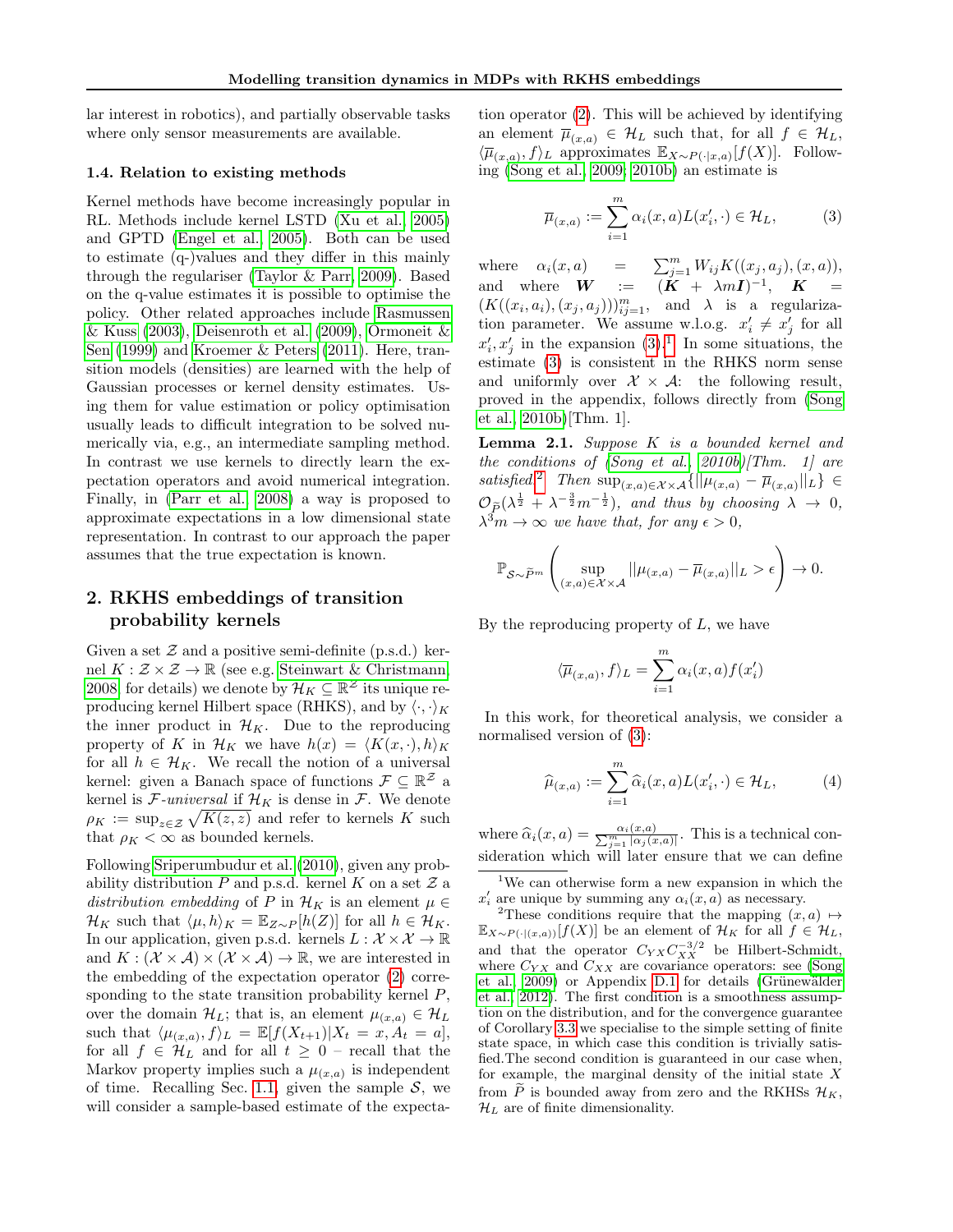# Algorithm 1 Estimate Conditional Expectation

**input** Sample of transitions  $S := \{(x_1, a_1, x_1'), \ldots, (x_m, a_m, x_m')\}$ , kernel K on  $X \times A$  and a kernel L on states  $X$ output A conditional expectation estimate  $\overline{\mu}_{(x,a)}$ Build kernel matrix **K** for samples  $\{(x_1, a_1), \ldots, (x_m, a_m)\}\$ Calculate coefficient vector  $\alpha_i := \sum_{j \leq m} W_{ij} K((x_j, a_j), (x, a))$ , where  $W := (K + \lambda mI)^{-1}$ Calculate the estimate  $\overline{\mu}_{(x,a)} := \sum_{i=1}^{m} \alpha_i(x,a) L(x'_i, \cdot)$ Algorithm 2 Estimate Value Algorithm 3 Approximate Value Iteration

#### **input** Sample S, policy  $\pi$ , conditional expectation estimate **input** Sample S, discount  $\gamma$ , maximum number of iterations  $\overline{\mu}_{(x,a)}$ , discount  $\gamma$ , max. number of iterations N, error threshold  $\theta$ , reward function r output Value estimate  $\hat{V}$  $n = 1$ , error = 1; define a value vector for states  $x'_1, ..., x'_m$ :  $V := 0$ while  $n \leq N$  and  $error > \theta$  do for all  $i \leq m$  do  $V'(x'_i) \leftarrow r(x'_i, \pi(x'_i)) + \gamma \langle \overline{\mu}_{(x'_i, \pi(x'_i))}, V \rangle_L$ end for  $n \leftarrow n+1, \text{ error} \leftarrow ||V' - V||_{\infty}, V \leftarrow V'$ end while return  $\hat{V}(x) = r(x, \pi(x)) + \gamma \langle \overline{\mu}_{(x, \pi(x))}, V \rangle_L$ N, reward function r, error threshold  $\theta$ output  $\bar{\mu}_{(x,a)}$ , approximate optimal value  $\hat{V}$  $n = 1, error = 1$ ; define a value vector for states  $x'_1, ..., x'_m$ :  $V := 0$ Run Alg. 1 to get  $\overline{\mu}_{(x,a)}$ while  $n \leq N$  and  $\text{error} > \theta$  do for all  $i \leq m$  do  $V'(x'_i) \leftarrow \max_{a \in \mathcal{A}} r(x'_i, a) + \gamma \langle \overline{\mu}_{(x'_i, a)}, V \rangle_L$ end for  $n \leftarrow n+1$ , error  $\leftarrow ||V' - V||_{\infty}, V \leftarrow V'$ end while  $\textbf{return} \; \hat{V}(x) = \max_{a \in \mathcal{A}} r(x,a) + \gamma \langle \overline{\mu}_{(x,a)}, V \rangle_L$

a certain contraction mapping. We now demonstrate the consistency of the estimators defined by [\(4\)](#page-2-3) for finite state spaces, by showing that in the limit of large data the normalization of  $\hat{\alpha}$  has no effect. The following lemma is proved in the Appendix (Grünewälder [et al., 2012\)](#page-7-1).

<span id="page-3-3"></span>Lemma 2.2. Under the conditions of Lemma [2.1,](#page-2-4) and if  $|\mathcal{X}| < \infty$  and L is strictly positive definite, by choosing  $\lambda \to 0$ ,  $\lambda^3 m \to \infty$  we have that, for any  $\epsilon > 0$ ,

$$
\mathbb{P}_{\mathcal{S}\sim \widetilde{P}^m}\left(\sup_{(x,a)\in\mathcal{X}\times\mathcal{A}}||\mu_{(x,a)}-\widehat{\mu}_{(x,a)}||_L>\epsilon\right)\to 0.
$$

# <span id="page-3-0"></span>3. Application to MDPs

The learnt embeddings are applied to MDPs by recalling [\(4\)](#page-2-3) and defining an operator

$$
\widehat{\mathscr{E}}_{(x,a)}[f] := \sum_{i=1}^{m} \widehat{\alpha}_i(x,a) f(x_i'). \tag{5}
$$

When  $f \in \mathcal{H}_L$  we have that  $\mathscr{E}_{(x,a)}[f] = \langle \hat{\mu}_{(x,a)}, f \rangle_L \approx$ <br> $\mathbb{F}_{\text{max}} = \mathbb{F}_{(x,a)}[f(x)]$ . When  $f \notin \mathcal{H}_L$ , the quality of the  $\mathbb{E}_{X\sim P(\cdot|(x,a))}[f(x)]$ . When  $f \notin \mathcal{H}_L$  the quality of the approximation will further depend upon how well  $f$ can be approximated by a low norm function in  $\mathcal{H}_L$ . This operator can be used in place of the true unknown expectation operator [\(2\)](#page-1-0) in any MDP method which makes use of such expectations, such as dynamic programming. As an example below, we analyse value iteration, but similar considerations yield similar analyses for other methods. We summarize a joint value estimation algorithm and policy optimisation approach in the Algorithm boxes above.

If we knew  $P$ , and could efficiently compute expectations, we could define the Bellman operator B as

<span id="page-3-5"></span>
$$
(BV)(x):=\max_{a\in\mathcal{A}}\{r(x,a)+\gamma\mathbb{E}_{X\sim P(\cdot|x,a)}[V(X)]\},\tag{6}
$$

where we suppose that the image of  $B$  is always a measurable function.[3](#page-3-1) Recall that picking an arbitrary  $V_0$  and iterating  $V_{k+1} = BV_k$  converges in sup-norm,  $V_k \rightarrow V^*$  (see e.g. [Szepesvari, 2009\)](#page-7-0). Since we do not know P, we use the embeddings  $\hat{\mu}_{(x,a)}$  and, recalling [\(5\)](#page-3-2), define the operator  $\widehat{B}: \mathcal{B}(\mathcal{X}) \to \mathcal{B}(\mathcal{X})$  as

<span id="page-3-4"></span>
$$
(\widehat{B}V)(x) := \max_{a \in \mathcal{A}} \{r(x, a) + \gamma \widehat{\mathscr{E}}_{(x, a)}[V]\}.
$$
 (7)

It is necessary to define  $\widehat{B}$  on functions which are not in  $\mathcal{H}_L$ , and this possibility introduces a term in the analysis which captures how well  $V^*$  can be approximated in  $\mathcal{H}_L$  (See Thm. [3.2\)](#page-4-0). By Lemma [2.2,](#page-3-3) in the limit of large data, the operator defined by [\(7\)](#page-3-4) converges to an expectation operator on functions in  $\mathcal{H}_L$ , and thus  $\ddot{B}$  can be seen to approximate  $B$  defined by [\(6\)](#page-3-5) on  $\mathcal{H}_L$ . The following result is proved in the Appendix (Grünewälder et al., 2012):

<span id="page-3-6"></span><span id="page-3-2"></span>**Proposition 3.1.**  $\widehat{B}$  is a sup-norm contraction on the space  $\mathcal{B}(\mathcal{X})$  with Lipschitz constant  $\gamma$ .

Since  $B$  defines a sup-norm contraction mapping on a complete metric space, by Banach's fixed point theorem (e.g. [Granas & Dugundji, 2003\)](#page-7-18) there exists a

<span id="page-3-1"></span><sup>&</sup>lt;sup>3</sup>We suppose for simplicity that any necessary conditions to ensure this are met, since strictly speaking  $B$  is defined only on measurable functions, see for example [\(Bert](#page-7-19)[sekas & Shreve, 1978\)](#page-7-19) for a discussion of the issues. In particular, these conditions are met when  $|\mathcal{X}| < \infty$ .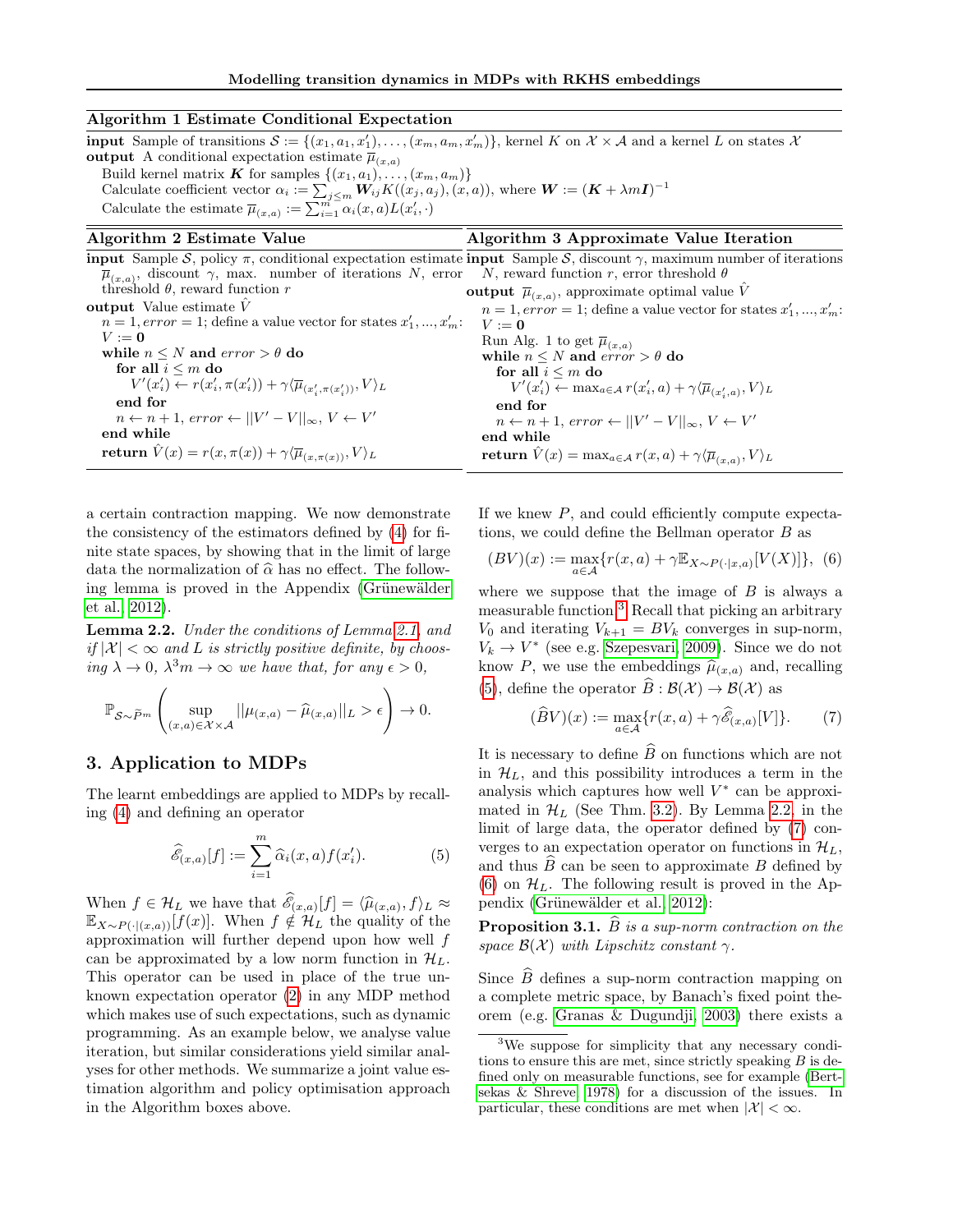unique fixed point  $\widehat{V}^*$  of  $\widehat{B}$ , such that choosing  $\widehat{V}_0$  arbitrarily and iterating  $\widehat{V}_{k+1} = \widehat{B}\widehat{V}_k$  converges,  $\widehat{V}_k \to \widehat{V}^*$ , in sup-norm,

$$
||\widehat{V}_k - \widehat{V}^*||_{\infty} \le \frac{\gamma^k}{1 - \gamma} ||\widehat{V}_1 - \widehat{V}_0||_{\infty}.
$$
 (8)

Suppose we perform  $\kappa$  iterations, obtaining the estimate  $\hat{V}_\kappa \approx \hat{V}^*$ . Once  $\hat{V}_\kappa$  is obtained we form a policy  $\hat{\pi}_{\kappa}$  on-the-fly<sup>[4](#page-4-2)</sup> by acting greedily w.r.t.  $\hat{Q}_{\kappa}(x, a)$ , where

$$
\widehat{Q}_{\kappa}(x,a) := r(x,a) + \gamma \widehat{\mathscr{E}}_{(x,a)}[\widehat{V}_{\kappa}],\tag{9}
$$

so that the learned policy is

$$
\widehat{\pi}_{\kappa}(x) := \underset{a \in \mathcal{A}}{\operatorname{argmax}} \, \widehat{Q}_{\kappa}(x, a). \tag{10}
$$

for each  $x$  in a trajectory.

**Consistency:** We now discuss the consistency of  $\hat{\pi}_{\kappa}$ as an estimate of an optimal policy  $\pi^*$ . The following theorem decomposes the convergence of  $V^{\hat{\pi}_{\kappa}}$  to the optimal value function  $V^*$ , in terms of the convergence of value iteration, the convergence of the embeddings and how well we can approximate  $V^*$  in sup-norm by a (low  $|| \cdot ||_L$ -norm) function in  $\mathcal{H}_L$ . This is a generic bound into which we can plug any suitable guarntees for an embedding method. In Corollary [3.3,](#page-4-1) we specialise the result to the finite state space case, where we can approximate  $V^*$  arbitrarily well.

<span id="page-4-0"></span>Theorem 3.2.

$$
||V^{\hat{\pi}_{\kappa}} - V^*||_{\infty} \le \frac{2\gamma}{(1-\gamma)^2} \left(\gamma^{\kappa} ||\hat{V}_1 - \hat{V}_0||_{\infty} + 2||V^* - \tilde{V}^*||_{\infty} + \sup_{(x,a)} ||\mu_{(x,a)} - \hat{\mu}_{(x,a)}||_L||\tilde{V}^*||_L\right), (11)
$$

where  $\widetilde{V}^*$  is any element of  $\mathcal{H}_L$ . Thus, whenever  $\sup_{(x,a)} ||\mu_{(x,a)} - \widehat{\mu}_{(x,a)}||_L \to 0$  in P-probability, we have that, for any chosen  $\widetilde{V}^* \in \mathcal{H}_L$ ,

$$
||V^{\widehat{\pi}_{\kappa}} - V^*||_{\infty} \le \frac{4\gamma}{(1-\gamma)^2} ||V^* - \widetilde{V}^*||_{\infty} + \epsilon_{\kappa} + \epsilon_m,
$$
\n(12)

where  $\epsilon_{\kappa} \to 0$  and  $\epsilon_m \to 0$  with convergence in  $\widetilde{P}$ probability.

Proof. (Sketch, see Appendix for full proof  $(Grünewälder et al., 2012).)$  The proof hinges upon obtaining the following chain of convergences,

$$
\widehat{\mathscr{E}}_{(x,a)}[\widehat{V}_{\kappa}] \to_{(a)} \widehat{\mathscr{E}}_{(x,a)}[\widehat{V}^*] \approx_{(b)} \widehat{\mathscr{E}}_{(x,a)}[V^*]
$$

$$
\approx \widehat{\mathscr{E}}_{(x,a)}[\widetilde{V}^*] \to_{(c)} \mathbb{E}_{X \sim P(\cdot|(x,a))}[\widetilde{V}^*(X)]
$$

$$
\approx \mathbb{E}_{X \sim P(\cdot|(x,a))}[V^*(X)].
$$

<span id="page-4-6"></span>The convergence  $(a)$  is a standard result for contraction mappings, (b) requires a new lemma relating the fixed points of similar contraction mappings, and (c) is possible using Lemma [2.2](#page-3-3) because  $\widetilde{V}^* \in \mathcal{H}_L$ . Once this is obtained we recall that  $\hat{\pi}_{\kappa}$  is greedy w.r.t.  $\hat{Q}_{\kappa}$ defined by [\(9\)](#page-4-3), and apply Lemma [1.1,](#page-1-1) since the optimal policy is greedy w.r.t.  $Q^*$ .  $\Box$ 

<span id="page-4-3"></span>We now interpret Thm. [3.2.](#page-4-0) The upper bound is,

<span id="page-4-5"></span>
$$
||V^{\hat{\pi}_{\kappa}} - V^*||_{\infty} \le \frac{2\gamma}{(1-\gamma)^2} \left(\frac{\hat{v}}{\gamma^{\kappa}||\hat{V}_1 - \hat{V}_0||_{\infty}} + \underbrace{2||V^* - \tilde{V}^*||_{\infty}}_{(ii)} + \underbrace{\sup_{(x,a)} ||\mu_{(x,a)} - \hat{\mu}_{(x,a)}||_{L}||\tilde{V}^*||_{L}}_{(iii)}\right).
$$

<span id="page-4-4"></span>Here (i) is the standard difference between the value estimate of the initial policy and the value estimate of the policy that we get after applying one dynamic programming update. This term decreases to 0 with growing  $\kappa$  because  $\gamma$  < 1. (ii) is the distance from the optimal value  $V^*$  to any approximation  $\widetilde{V}^*$  in the RKHS, and is therefore small when  $\tilde{V}^*$  is close to  $V^*$ and so can be smaller when  $\mathcal{H}_L$  is chosen to be a richer class. Finally, (iii) measures the quality of the learned embedding:  $\|\mu_{(x,a)} - \widehat{\mu}_{(x,a)}\|_{L}$  is the distance between<br>the empirical estimate  $\widehat{\mu}$  of the conditional distributhe empirical estimate  $\hat{\mu}$  of the conditional distribution embedding of  $x'$  given  $(x, a)$ , and the population conditional embedding  $\mu$ , measured in the RKHS with kernel L. This difference is weighted by  $||\widetilde{V}^*||_L$ , the RKHS norm of the approximation  $\tilde{V}^*$ . Intuitively, a lower RKHS norm implies a smoother function: when the norm is smaller,  $\tilde{V}^*$  is smoother, and the convergence faster. Thus (iii) requires us to obtain a better conditional mean embedding (via more training samples) when the value function is non-smooth. In other words, our approach favors smooth value functions, although given sufficient evidence, non-smooth functions can also be learned. One specialization is to the case when  $V^* \in \mathcal{C}_b(\mathcal{X})$  and L is a  $\mathcal{C}_b(\mathcal{X})$ -universal kernel [\(Steinwart & Christmann, 2008,](#page-7-16) Section 4.6). In this case we can choose  $\tilde{V}^*$  such that  $||V^* - \tilde{V}^*||_{\infty}$  is arbitrarily small in [\(11\)](#page-4-4).

<span id="page-4-7"></span>We now specialise Thm. [3.2](#page-4-0) to the case where  $|\mathcal{X}| < \infty$ and where L is strictly positive definite kernel on  $\mathcal{X}$ (we then know from Lemma [2.2](#page-3-3) that  $\sup_{(x,a)}$   $||\mu_{(x,a)} \hat{\mu}_{(x,a)}||_L \to 0$  and that all real-valued functions are in<br>the associated PKHS). Thus consistency is attained the associated RKHS). Thus consistency is attained in otherwise very general conditions – the following is proved in the appendix:

<span id="page-4-1"></span>Corollary 3.3. Let  $|\mathcal{X}| < \infty$  and L be strictly positive definite. Under the conditions of Lemma [2.2](#page-3-3) we

<span id="page-4-2"></span><sup>&</sup>lt;sup>4</sup>Meaning that we only need to calculate  $\hat{\pi}_{\kappa}(x)$  at points x in a trajectory as and when required.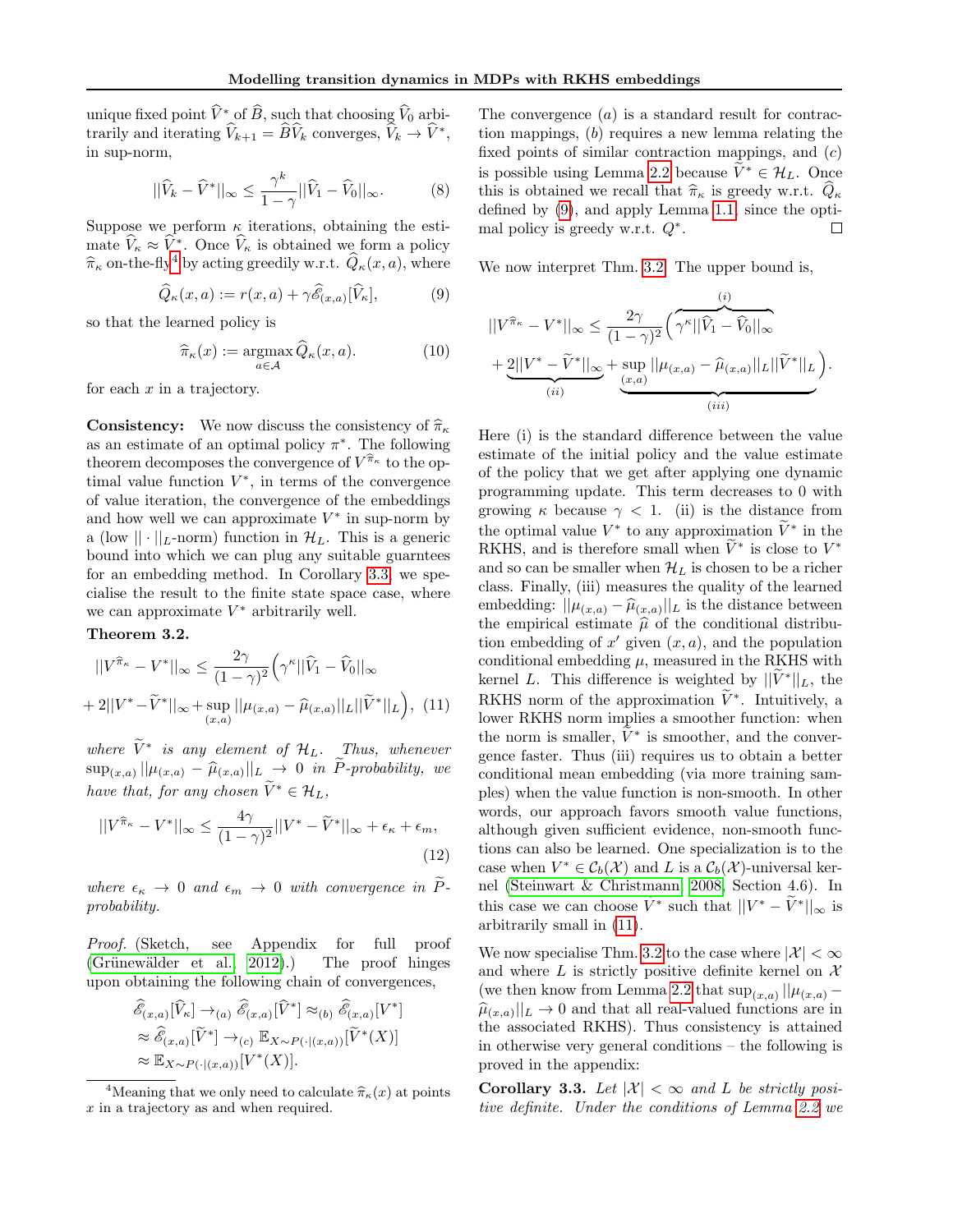

have that  $||V^{\hat{\pi}_{\kappa}} - V^*||_{\infty} \to 0$  with convergence in  $\tilde{P}$ probability.

Complexity analysis: Once the embeddings are learnt, the complexity of learning the approximate value function  $\hat{Q}_{\kappa}$  is  $\mathcal{O}(m^2|\mathcal{A}|\kappa)$ : due to the expansion of  $\hat{\mu}_{(x,a)}$  in the m points in S, computing each exponential  $\hat{\mu}_{(x,a)}$  in the move points are need to know expectation is  $\mathcal{O}(m)$  and we only ever need to know the evaluation of each iterate  $V_k$  at the m points in S. Applying the learnt policy  $(10)$  to a trajectory  $(x_0, x_1, \ldots, x_T)$  of length T, is similarly  $\mathcal{O}(m|\mathcal{A}|T)$ . In Sec. [B](#page-8-0) of the Supplementary material, we propose a sparser representation of the embedding, using an incomplete Cholesky approximation [\(Shawe-Taylor &](#page-7-20) [Cristianini, 2004\)](#page-7-20)[Sec. 5.2]. This reduces the cost of learning the embeddings from cubic to linear in  $m$ , and allows us to compute subsequent expectations in  $\mathcal{O}(\ell)$ , where generally  $\ell \ll m$ .

# 4. Experiments

We performed three experiments, using the embeddings in value estimation and policy optimization. The first experiment was an MDP with a fully observed discrete state space, to demonstrate convergence of the value function with increasing training sample size. The second and third experiments evaluate our approach on a classical control task and a task with high dimensional states. In policy optimisation we compare to LSPI [\(Lagoudakis & Parr, 2003\)](#page-7-21) where we use the q-value estimator from [\(Engel et al., 2005\)](#page-7-9), and for value estimation we compare to NPDP<sup>[5](#page-5-0)</sup> (Kroemer  $\&$ [Peters, 2011\)](#page-7-14). We achieve better performance in all our experiments.

We briefly address the choice of the regularization term  $\lambda$ . It can be shown that the conditional embeddings <span id="page-5-1"></span>Figure 1. The left column shows the (true) value of the learned policy (color coded). The middle column shows the estimated value and the right column shows the policy. Actions are shown in the plot via a color code: yellow: go down; brown: left; dark blue: up; light blue: right. The 5000 sample policy is better (see for example the scale on the value color bars) and estimated value is close to true value. The patchy coloring is not a problem as, for example, in the bottom right it does not matter if the agent first goes up or to the left. The method has essentially learnt the task.

solve,

$$
\hat{\mu} := \underset{\mu \in \mathcal{H}}{\text{argmin}} \left[ \sum_{i=1}^{m} \left\| L(x'_i, \cdot) - \mu(x_i, a_i) \right\|_{L}^{2} + \lambda \left\| \mu \right\|_{\mathcal{H}}^{2} \right].
$$

where  $\mathcal{H} \subseteq (\mathcal{H}_L)^{(\mathcal{X} \times \mathcal{A})}$ , recovering the vector-valued regression setting of [Micchelli & Pontil](#page-7-22) [\(2005\)](#page-7-22) (see Sec. [D](#page-11-0) for details) which provides cross validation scheme for the parameter  $\lambda$ .

#### 4.1. Experiment 1

The first experiment is a navigation experiment in a 50 x 50 room. The reward is a Gaussian centered in the middle of the room. The agent has four actions: go north, east, south or west. Each action has a success rate of 80 % and results in random movement with 20 % chance. The state space is fully observed. We learn the conditional distribution embedding from either 1000 or 5000 uniformly sampled transitions, uniformity ensuring we avoid exploration artifacts. We used a Gaussian kernel and cross-validated to determine the regulariser. Results are shown in Figure [1.](#page-5-1)

#### 4.2. Experiment 2

We consider the under-actuated pendulum swing up task [\(Deisenroth et al., 2009\)](#page-7-12). We generate a discretetime approximation of the continuous-time pendulum dynamics as done in [\(Deisenroth et al., 2009\)](#page-7-12). Starting from an arbitrary state the goal is to swing the pendulum up and balance it in the inverted position. The applied torque is  $u \in [-5, 5]Nm$  and is not sufficient for a direct swing up. The state space is defined by the angle  $\theta \in [-\pi, \pi]$  and the angular velocity,  $\omega \in [-7, 7]$ . The reward is given by the function  $r(\theta, \omega) = \exp(-\theta^2 - 0.2\omega^2)$ . For policy learning we compared to the GP-based LSPI approach and for value learning to NPDP. The results of the comparison are shown in Fig. [2.](#page-6-0)

<span id="page-5-0"></span><sup>5</sup>We thank the authors for providing code.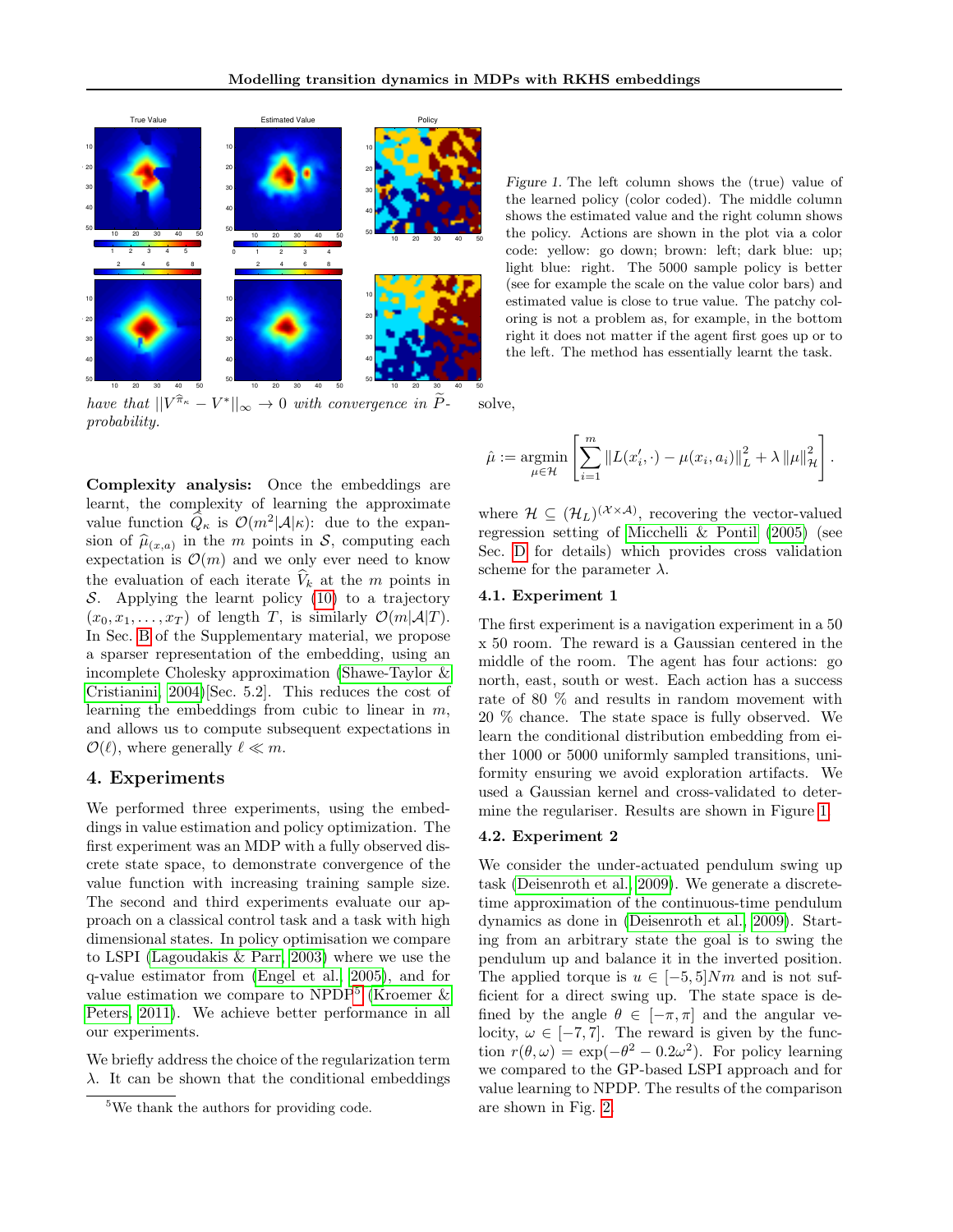

<span id="page-6-0"></span>Figure 2. We compared our approach in policy learning to the GP based LSPI approach (1st and 4th plot) and in value learning to NPDP (2nd and 3rd plot). 1st and 4th plot: y-axis shows the average difference of the value of the learnt policy to the optimal value (averaged over the state space). In experiment 2 LSPI improves slowly after 500 samples and has problems with the two room task for small samples. 2nd plot: y-axis shows the prediction error of the value estimators (averaged over the state space). The embedding-based estimator is significantly better, especially for higher sample numbers. 3rd plot: run time for the two methods – the embedding method is 50-110 times faster on this task.

Details for the policy learning setting: We sampled uniformly from the state and action space and used a Gaussian kernel on both, selecting as kernel width the average K-neighbour distance, where K is one quarter of the sample size. We considered a discretization of the action space into 25 actions and we measured the difference between the value function evaluated on a grid of  $25 \times 25$  points to the optimal value obtained by dynamic programming using the deterministic system dynamics. We compared over different sample sizes and averaged the performance over 10 repetitions.

Details for the value estimation setting: We used the optimal policy to generate samples. The goal was to predict the value of the optimal policy. The performance of NPDP depends strongly on the bandwidth parameter of the used kernel (a Gaussian). For parameter selection, we optimised performance on a validation set over a grid all free parameters (bandwidth for NPDP, bandwidth and  $\lambda$  for the embedding), and report the error on an independent test set. The relatively poor scaling of NPDP with increased sample size is due to the numerical integration step in [\(Kroe](#page-7-14)[mer & Peters, 2011,](#page-7-14) Algorithm 1). Details for the policy learning setting: We sam-<br>
gled uniformly from the state and action space and a<br>
gused a Gaussian kernel on both, selecting as kernel<br>
width the average K-neighbour distance, where K is<br>
one quarter

#### 4.3. Experiment 3

Our final experiment is a high dimensional task where sensor measurements are available, and no state description is present. The environment consists of two rooms connected via a short corridor (Böhmer, 2012). The sensor measurements are images from a 3D renderer, and we aggregate four orientations (north, east,



<span id="page-6-1"></span>Figure 3. Results for Experiment 3 with 4000 data points. Top figure: optimal value. Middle figure: value of the learned policy. Bottom figure: the predicted value. The policy is nearly perfect in the room containing the objective. The performance degrades when the corridor is reached due to the challenging ambiguous nature of the images, which are insufficient to accurately distinguish between the locations. Similarly, the left wall has a high predicted value. The bottom picture shows that the value estimate is close to the optimal value.

ages are ambiguous, especially close to the walls. The task of the agent is to reach a goal located in one of the rooms, using only the images to orient itself. Training points were chosen uniformly over the input space. We used a Gaussian kernel and cross-validated the regularization parameter. Results for 4000 training points are shown in Figure [3.](#page-6-1) We compared to the GP based LSPI approach using the same kernel and settings for both approaches; results are shown in Figure [2.](#page-6-0) Our method improves with increasing sample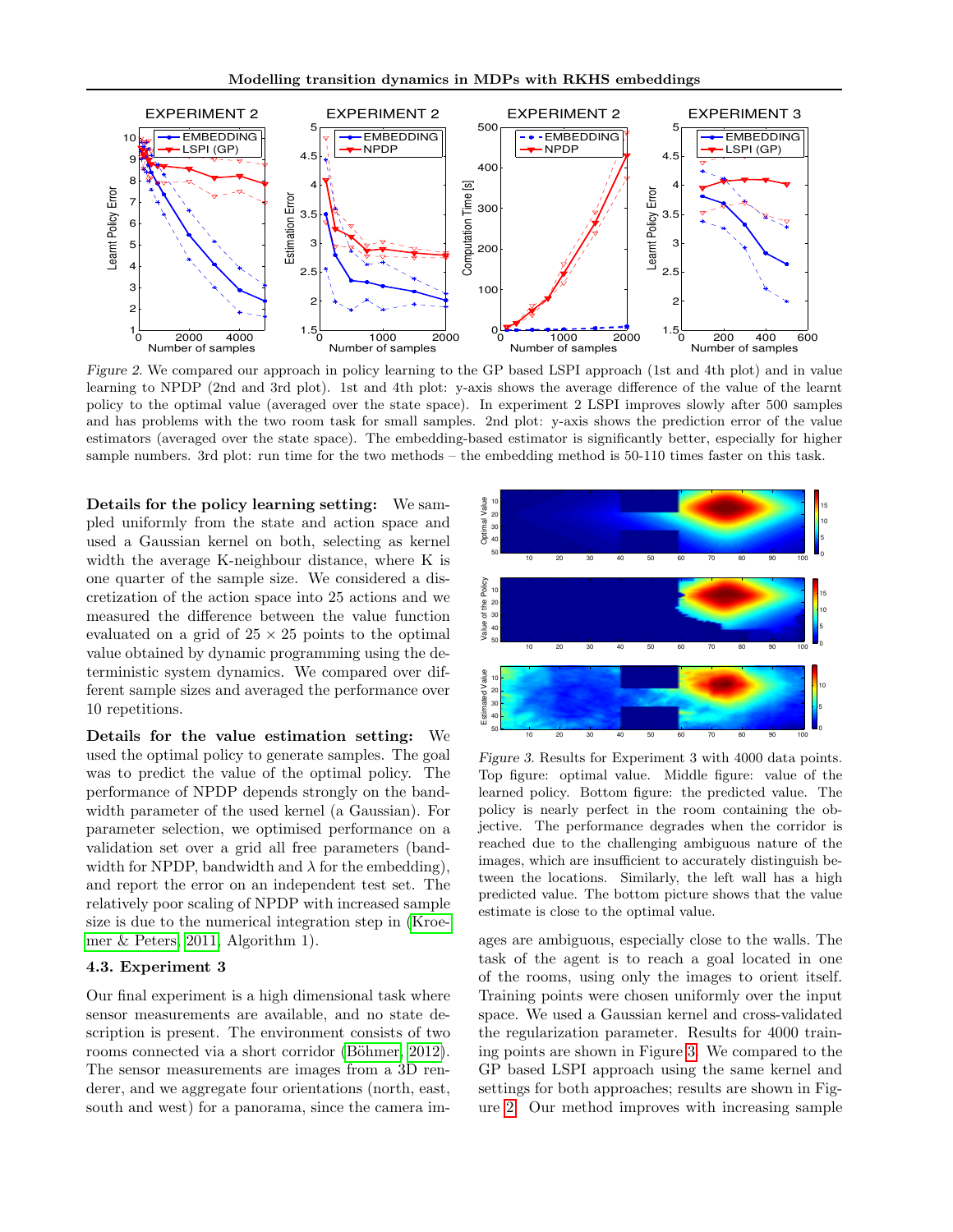numbers. The GP based LSPI approach has obvious difficulties with this task and does not improve. We did not apply NPDP to exp. 3, as it would be computationally intractable in given the high dimensionality.

# 5. Conclusions and Outlook

We have proposed a novel application of RKHS embeddings to learning expectation operators associated to transition dynamics in MDPs, with particular focus on their use in dynamic programming methods. The approach avoids the need for density estimates, sampling methods for evaluation of integrals, or explicit models of the system; is computationally efficient, having cost linear in the number of samples used in training (or even sublinear, with appropriate approximations); and has performance guarantees. Future work will focus on generalizing to more complex state and action spaces, and extending the convergence results to continuous state spaces. Another important generalization concerns the sampling distribution, which here is assumed to be iid, but one can expect similar results to hold in the non-iid case.

# Acknowledgements

The authors want to thank for the support of the EP-SRC #EP/H017402/1 (CARDyAL) and the European Union #FP7-ICT-270327 (Complacs).

# References

- <span id="page-7-24"></span>Bach, F. R. and Jordan, M. I. Kernel independent component analysis. J. Mach. Learn. Res., 3:1–48, 2002.
- <span id="page-7-19"></span>Bertsekas, D. and Shreve, S. Mathematical issues in dynamic programming. 1978. Supplementary material to Stochastic Optimal Control: The Discrete-Time Case, Academic press, 1978.
- <span id="page-7-23"></span>Böhmer, W. Robot Navigation using Reinforcement Learning and Slow Feature Analysis. ArXiv, 2012.
- <span id="page-7-12"></span>Deisenroth, M. P., Rasmussen, C. E., and Peters, J. Gaussian process dynamic programming. Neurocomputing, 72 (7-9):1508–1524, 2009.
- <span id="page-7-9"></span>Engel, Y., Mannor, S., and Meir, R. Reinforcement learning with gaussian processes. In ICML, 2005.
- <span id="page-7-18"></span>Granas, A. and Dugundji, J. Fixed Point Theory. Springer-Verlag, 2003.
- <span id="page-7-1"></span>Grünewälder, S., Lever, G., Baldassarre, L., Pontil, M., and Gretton, A. Modelling transition dynamics in mdps with rkhs embeddings. In  $arXiv$ , 2012.
- <span id="page-7-14"></span>Kroemer, O. and Peters, J. A non-parametric approach to dynamic programming. In NIPS, 2011.
- <span id="page-7-21"></span>Lagoudakis, M. G. and Parr, R. Least-squares policy iteration. J. Mach. Learn. Res., 4, December 2003.
- <span id="page-7-22"></span>Micchelli, C.A. and Pontil, M. On learning vector-valued functions. Neural Computation, 17(1):177–204, 2005.
- <span id="page-7-13"></span>Ormoneit, D. and Sen, S. Kernel-based reinforcement learning. In Machine Learning, pp. 161–178, 1999.
- <span id="page-7-15"></span>Parr, R., Li, L., Taylor, G., Painter-Wakefield, C., and Littman, M. L. An analysis of linear models, linear value-function approximation, and feature selection for reinforcement learning. In ICML, 2008.
- <span id="page-7-25"></span>Petersen, K. B. and Pedersen, M. S. The matrix cookbook, 2008.
- <span id="page-7-11"></span>Rasmussen, C. E. and Kuss, M. Gaussian processes in reinforcement learning. In NIPS. MIT Press, 2003.
- <span id="page-7-27"></span>Reed, M. and Simon, B. Methods of modern mathematical physics. Vol. 1: Functional Analysis. Academic Press, San Diego, 1980.
- <span id="page-7-20"></span>Shawe-Taylor, J. and Cristianini, N. Kernel Methods for Pattern Analysis. Cambridge University Press, 2004.
- <span id="page-7-2"></span>Singh, S. P. and Yee, R. C. An upper bound on the loss from approximate optimal-value functions. Machine Learning, 16(3):227–233, 1994.
- <span id="page-7-26"></span>Smola, A. J. and Kondor, R. I. Kernels and regularization on graphs. In COLT, 2003.
- <span id="page-7-4"></span>Song, L., Huang, J., Smola, A. J., and Fukumizu, K. Hilbert space embeddings of conditional distributions with applications to dynamical systems. In ICML, 2009.
- <span id="page-7-28"></span>Song, L., Boots, B., Siddiqi, S., Gordon, G., and Smola, A. Hilbert space embeddings of hidden Markov models. In ICML, 2010a.
- <span id="page-7-3"></span>Song, L., Gretton, A., and Guestrin, C. Nonparametric tree graphical models. AISTATS, 9, 2010b.
- <span id="page-7-5"></span>Song, L., Gretton, A., Bickson, D., Low, Y., and Guestrin, C. Kernel belief propagation. In AISTATS, 2011.
- <span id="page-7-17"></span>Sriperumbudur, B., Gretton, A., Fukumizu, K., Lanckriet, G., and Schölkopf, B. Hilbert space embeddings and metrics on probability measures. JMLR, 11, 2010.
- <span id="page-7-16"></span>Steinwart, I. and Christmann, A. Support Vector Machines. Springer, 2008.
- <span id="page-7-0"></span>Szepesvari, C. Algorithms for reinforcement learning. Morgan and Claypool, 2009.
- <span id="page-7-10"></span>Taylor, G. and Parr, R. Kernelized value function approximation for reinforcement learning. In ICML, 2009.
- <span id="page-7-6"></span>Wasserman, L. All of Nonparametric Statistics. Springer, 2006.
- <span id="page-7-7"></span>Wendland, H. Scattered Data Approximation. Cambridge University Press, Cambridge, UK, 2005.
- <span id="page-7-8"></span>Xu, X., Xie, T., Hu, D., and Lu, X. Kernel least-squares temporal difference learning. International Journal of Information Technology, 2005.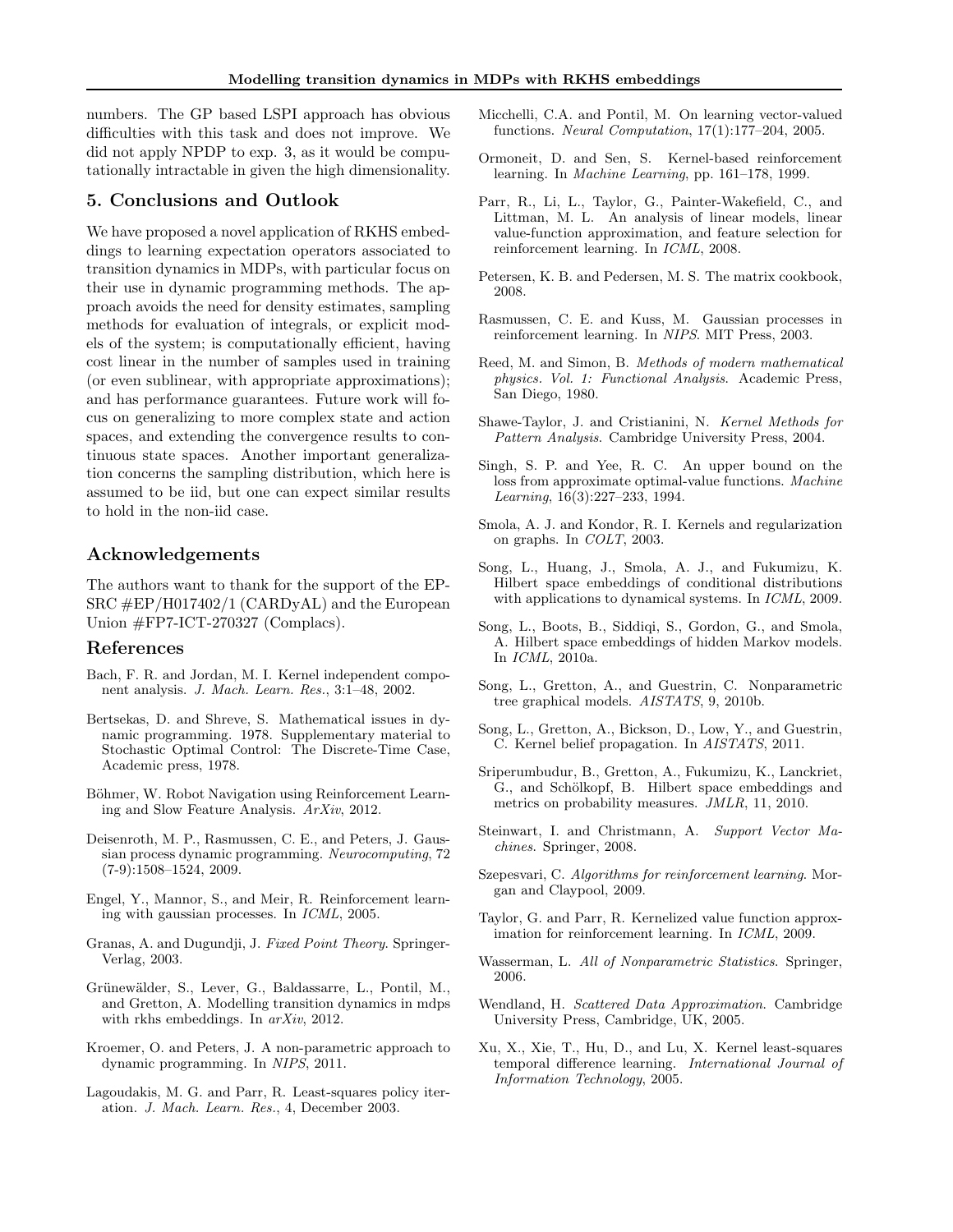# A. Approximate Policy Iteration

# Algorithm 4 Approximate Policy Iteration

**input** Sample S, discount  $\gamma$ , maximum number of iterations N, reward function r output  $\overline{\mu}_{(x,a)}$ , optimised policy  $\pi$  and value V on  $x'_1, ..., x'_m$  $n = 1, \pi' = 0$ Initialise a random policy  $\pi$ , Run Alg. 1 to get  $\overline{\mu}_{(x,a)}$ while  $n \leq N$  and  $\pi' \neq \pi$  do  $\pi' \leftarrow \pi$ ,  $n \leftarrow n + 1$ , Run Alg. 2 to get V for  $\pi$ for all  $i \leq m$  do  $\pi(x'_i) \leftarrow \arg \max_{a \in \mathcal{A}} r(x'_i, a) + \gamma \langle \overline{\mu}_{(x'_i, a)}, V \rangle_L$ end for end while

#### <span id="page-8-0"></span>B. Complexity improvements via sparse representations

We propose a low rank approximation to efficiently compute the conditional expectation of the reward, assuming this is in an RKHS, and following the approach of [\(Song et al., 2011\)](#page-7-5)[Sec. 5]. For ease of notation, we define the current state x, the next state  $x'$ , and the action a. If we assume V is an RKHS function, our estimate of the expected conditional value can be written as

$$
\mathbb{E}_{\bar{\mu}_{(x,a)}}[V] = \sum_{i=1}^m \alpha_i(x,a)V(x_i') = \sum_{i=1}^m \alpha_i(x,a)\langle V(x'),l(x,x_i')\rangle = \langle V,\Phi\alpha\rangle
$$

where  $\alpha$  is a vector with ith entry  $\alpha_i(x, a)$ , and  $\Phi := [l(x'_1, \cdot) \dots l(x'_m, \cdot)]$ . We expand  $V = \Phi \beta$ , since any component of V orthogonal to the span of  $\Phi$  will project to zero. We further define  $\Upsilon$  :=  $\begin{bmatrix} k((x_1, a_1), \cdot) & \dots & k((x_m, a_m), \cdot) \end{bmatrix}$ , the embedding of the training sample of state-action pairs used in obtaining  $\alpha$ . We define the Gram matrices  $L := \Phi^{\top} \Phi$  and  $K := \Upsilon^{\top} \Upsilon$  as before. Following [\(Shawe-Taylor &](#page-7-20) [Cristianini, 2004\)](#page-7-20)[Sec. 5.2], we may approximate  $\Phi \approx QR$  using an incomplete Gram-Schmidt procedure, where Q contains  $\ell$  orthonormal columns spanning a subspace of  $\Phi$ , and  $R \in \mathbb{R}^{\ell \times m}$  is upper triangular in its first  $\ell$ columns, assuming the columns of  $\Phi$  are in the order of elimination in the Gram Schmidt procedure. Generally,  $\ell \ll m$  yields a good approximation to  $\Phi$ : see [\(Bach & Jordan, 2002\)](#page-7-24)[Appendix C]. In the same way, we can define  $\Upsilon \approx GH$ , where G is a set of orthonormal functions spanning a subspace of  $\Upsilon$ , H has dimension  $\ell_2 \times m$ , and  $\ell_2 \ll m$ . Denote by I the index set of the first  $\ell$  columns of  $\Phi$ , and by J the indices of the first  $\ell_2$  columns of Υ. Then

$$
\Phi_{\mathcal{I}} = QR_{\mathcal{I}} \quad \text{hence} \quad Q = \Phi_{\mathcal{I}} R_{\mathcal{I}}^{-1},
$$

from which  $\Phi \approx QR = \Phi_{\mathcal{I}} R_{\mathcal{I}}^{-1} R =: \Phi_{\mathcal{I}} A$ , where  $A \in \mathbb{R}^{\ell \times m}$ . Similarly,  $\Upsilon \approx \Upsilon_{\mathcal{J}} (H_{\mathcal{J}})^{-1} H =: \Upsilon_{\mathcal{J}} B$ . Given that

$$
\alpha(\cdot) = (K + \lambda m I)^{-1} \Upsilon^{\top} k((x, a), \cdot),
$$

the expected value is

$$
\mathbb{E}_{\bar{\mu}_{(x,a)}}[V] = \langle \Phi(K + \lambda mI)^{-1} \Upsilon^{\top} k((x, a), \cdot), \Phi \beta \rangle
$$
  
\n
$$
\approx \langle \Phi_{\mathcal{I}} A \left( B^{\top} \Upsilon_{\mathcal{J}}^{\top} \Upsilon_{\mathcal{J}} B + \lambda mI \right)^{-1} B^{\top} \Upsilon_{\mathcal{J}}^{\top} k((x, a), \cdot), \Phi_{\mathcal{I}} A \beta \rangle
$$
  
\n
$$
= \beta^{\top} A^{\top} L_{\mathcal{I}} A B^{\top} \left( B B^{\top} + \lambda m K_{\mathcal{J}}^{-1} \right)^{-1} K_{\mathcal{J}}^{-1} k_{\mathcal{J}}(x, a)
$$

where  $L_{\mathcal{I}}$  and  $K_{\mathcal{J}}$  are the submatrices indexed by  $\mathcal{I}$  and  $\mathcal{J}$ , respectively,  $k_{\mathcal{J}}(x, a)$  is a vector of kernels between the set  $J$  of retained points and the new observation  $(x, a)$ , and we use the form of the Woodbury identity for positive definite matrices in [\(Petersen & Pedersen, 2008\)](#page-7-25)[eq. (147) p. 17] for the final line. A nice feature of this approach is that we only need evaluate the inner product of a new state-action pair with the points in the index set  $\mathcal{J}$ , which allows us to rapidly compute the expected value function over a wide range of state-action pairs at reasonable cost.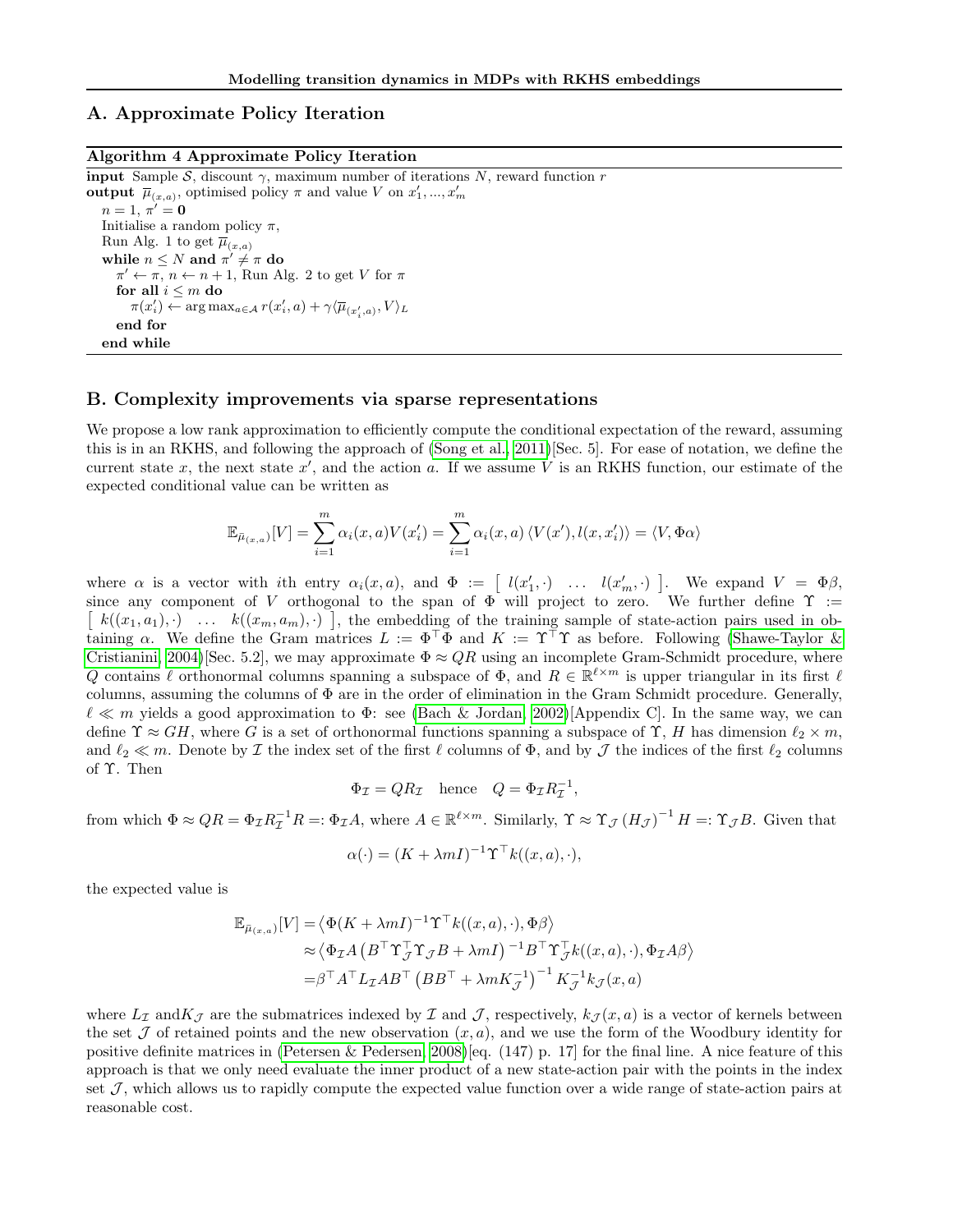# C. Proofs

### C.1. Auxiliary results

<span id="page-9-0"></span>**Theorem C.1.** (e.g. [Smola & Kondor, 2003,](#page-7-26) Thm. 4) Given a finite set of points  $\mathcal{Z} = \{z_1, \ldots, z_t\}$ , consider  $h \in \mathbb{R}^Z$  as a vector  $h \in \mathbb{R}^t$  via  $h(z_i) := h^{\top} e_i = h_i$ . Then, for a symmetric, p.s.d. matrix R the Hilbert space  $\mathcal{H} = \text{im}(\mathbf{R}) \subseteq \mathbb{R}^t$  of real-valued functions on Z with inner product  $\langle \mathbf{h}, \mathbf{g} \rangle_{\mathcal{H}} = \mathbf{h}^\top \mathbf{R} \mathbf{g}$  is an RHKS whose reproducing kernel  $K : \mathcal{Z} \times \mathcal{Z} \to \mathbb{R}$  is given by the pseudoinverse  $\mathbf{R}^+$ , i.e. such that  $K(z_i, z_j) := R^+_{ij} = \mathbf{e}_i^{\top} \mathbf{R}^+ \mathbf{e}_j$ .

#### C.2. Proof of Lemma [1.1](#page-1-1)

The proof is due to [\(Singh & Yee, 1994\)](#page-7-2).

Proof. For any action-value function  $Q : \mathcal{X} \times \mathcal{A} \to \mathbb{R}$  and any x let  $a^* = \operatorname{argmax}_{a \in \mathcal{A}} Q^*(x, a)$ ,  $\hat{a} = \operatorname{argmax}_{\alpha \in \mathcal{A}} Q^*(x, a)$ . Suppose that  $||Q^* - Q|| \leq \epsilon$ . We have  $Q^*(x, a^*) = \epsilon \leq Q(x, a^*) \leq Q(x, a) \leq Q^*(x, a) + \$  $\operatorname*{argmax}_{a \in \mathcal{A}} Q(x, a)$ . Suppose that  $||Q^* - Q||_{\infty} \leq \epsilon$ . We have  $Q^*(x, a^*) - \epsilon \leq Q(x, a^*) \leq Q(x, \widetilde{a}) \leq Q^*(x, \widehat{a}) + \epsilon$ .<br>Therefore Therefore,

$$
r(x, a^*) + \gamma \mathbb{E}_{X \sim P(\cdot | x, a^*)}[V^*(X)] - \epsilon \le r(x, \widehat{a}) + \gamma \mathbb{E}_{X \sim P(\cdot | x, \widehat{a})}[V^*(X)] + \epsilon
$$
  

$$
r(x, a^*) + \gamma \mathbb{E}_{X \sim P(\cdot | x, a^*)}[V^*(X)] - r(x, \widehat{a}) \le \gamma \mathbb{E}_{X \sim P(\cdot | x, \widehat{a})}[V^*(X)] + 2\epsilon.
$$

Now,

$$
V^*(x) - V^{\pi_Q}(x) = r(x, a^*) + \gamma \mathbb{E}_{X \sim P(\cdot | x, a^*)}[V^*(X)] - r(x, \widehat{a}) - \gamma \mathbb{E}_{X \sim P(\cdot | x, \widehat{a})}[V^{\pi_Q}(X)]
$$
  
\n
$$
\leq \gamma \mathbb{E}_{X \sim P(\cdot | x, \widehat{a})}[V^*(X)] - \gamma \mathbb{E}_{X \sim P(\cdot | x, \widehat{a})}[V^{\pi_Q}(X)] + 2\epsilon
$$
  
\n
$$
\leq \gamma \sup_{x' \in \mathcal{X}} |V^*(x') - V^{\pi_Q}(x')| + 2\epsilon
$$
  
\n
$$
\sup_{x \in \mathcal{X}} |V^*(x) - V^{\pi_Q}(x)| \leq \frac{2\epsilon}{1 - \gamma}.
$$

#### C.3. Proof of Lemma [2.1](#page-2-4)

*Proof.* Following [\(Song et al., 2009\)](#page-7-4) there exists a *conditional embedding operator*  $U : \mathcal{H}_K \to \mathcal{H}_L$  such that  $U(K((x,a),\cdot)) = \mu_{(x,a)}$  for all  $(x,a) \in \mathcal{X} \times \mathcal{A}$ . From [\(Song et al., 2010b\)](#page-7-3) there exists an empirical embedding operator  $\overline{U} : \mathcal{H}_K \to \mathcal{H}_L$  such that  $\overline{\mu}_{(x,a)} = \overline{U}(K((x,a), \cdot))$  and,

$$
\sup_{(x,a)\in\mathcal{X}\times\mathcal{A}} \{||\mu_{(x,a)} - \overline{\mu}_{(x,a)}||_L\} = \sup_{(x,a)\in\mathcal{X}\times\mathcal{A}}||(U - \overline{U})(K((x,a),\cdot))||_L
$$
  

$$
\leq \sup_{(x,a)\in\mathcal{X}\times\mathcal{A}}||K((x,a),\cdot)||_K||(U - \overline{U})||_{{\rm HS}}
$$
  

$$
= \rho_K||(U - \overline{U})||_{{\rm HS}},
$$

where  $\lVert \cdot \rVert_{\text{HS}}$  denotes the Hilbert-Schmidt norm, and the result follows directly from [\(Song et al., 2010b\)](#page-7-3)[Thm. 1].  $\Box$ 

#### C.4. Proof of Lemma [2.2](#page-3-3)

*Proof.* Since L is strictly positive definite on a finite set [\(Smola & Kondor, 2003,](#page-7-26) Thm. 4) (reproduced in the appendix as Thm. [C.1\)](#page-9-0) demonstrates that  $\mathcal{H}_L$  consists of all bounded functions on  $\mathcal{X} = \{x_1, \ldots, x_n\}$  and  $\langle f,g\rangle_L = \boldsymbol{f}^\top \boldsymbol{L}^{-1} \boldsymbol{g}$  where  $\boldsymbol{L} = (L(x_i, x_j))_{i,j=1}^n$  and  $\boldsymbol{f} := (f(x_i))_{i=1}^n$  is the vector of point evaluations of f on X. Thus  $\mathcal{H}_L$  contains all binary functions on X,  $\text{bin}(\mathcal{X}) := \{-1,1\}^\mathcal{X} \subset \mathcal{H}_L$ , and let  $b := \max_{f \in \text{bin}(\mathcal{X})} ||f||_L < \infty$ .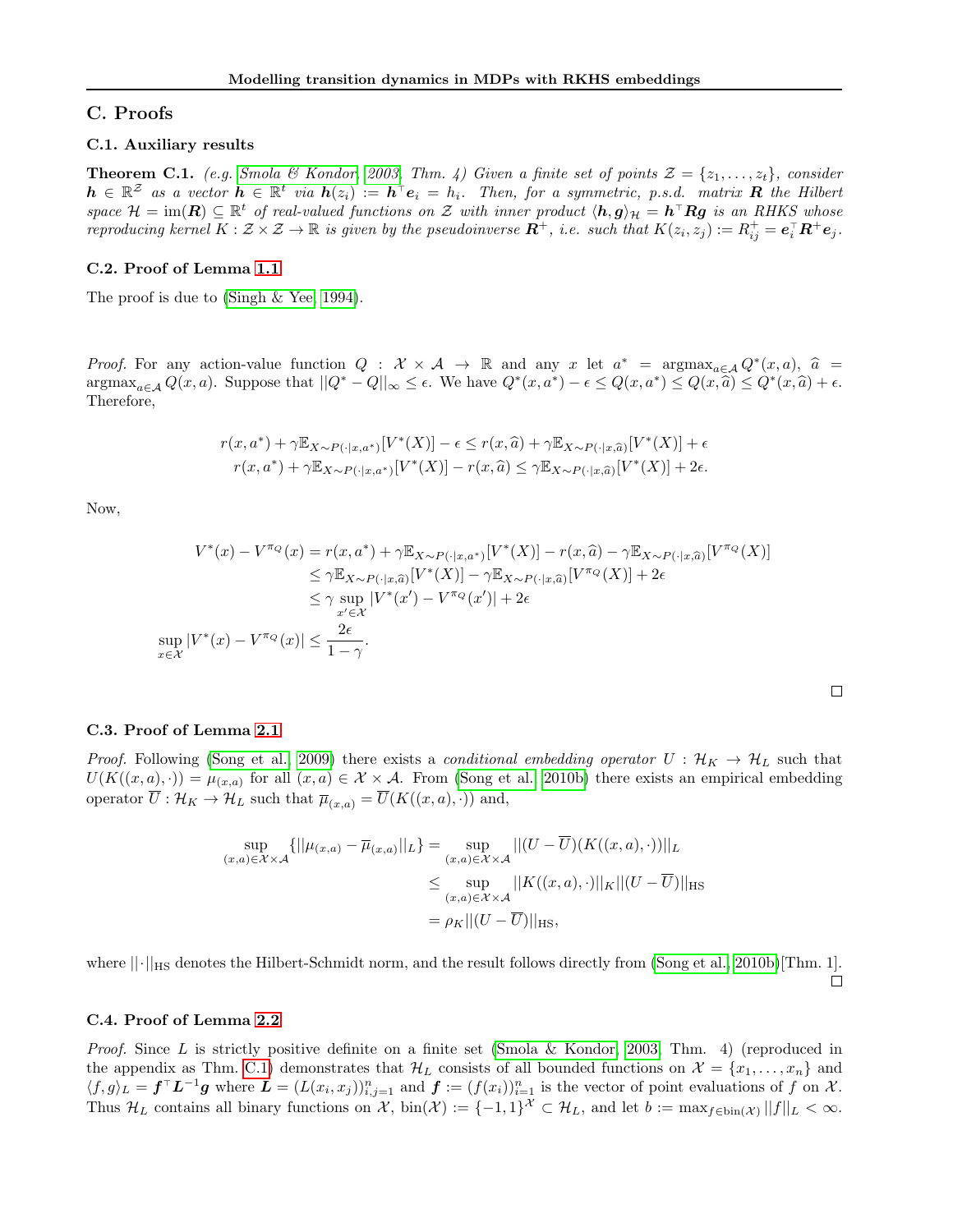Now, given any  $\epsilon > 0$ , Lemma [2.1](#page-2-4) implies that, uniformly over all  $(x, a)$ ,

$$
\mathbb{P}_{\mathcal{S}\sim\widetilde{P}}\left(\max_{f\in\text{bin}(\mathcal{X})}|\mathbb{E}_{X\sim P(\cdot|(x,a))}[f(X)] - \sum_{i=1}^{m}\alpha_i(x,a)f(x_i')| > \epsilon\right)
$$
  
\n
$$
= \mathbb{P}_{\mathcal{S}\sim\widetilde{P}}\left(\max_{f\in\text{bin}(\mathcal{X})}|\langle\mu_{(x,a)} - \overline{\mu}_{(x,a)},f\rangle_L| > \epsilon\right)
$$
  
\n
$$
\leq \mathbb{P}_{\mathcal{S}\sim\widetilde{P}}\left(||\mu_{(x,a)} - \overline{\mu}_{(x,a)}||_Lb > \epsilon\right)
$$
  
\n
$$
\to 0.
$$
\n(13)

Consideration of the all ones function,  $f: x \mapsto 1 \in \text{bin}(\mathcal{X})$ , in [\(13\)](#page-10-0) implies that

<span id="page-10-0"></span>
$$
\mathbb{P}_{\mathcal{S}\sim\widetilde{P}}\left(\sup_{(x,a)\in\mathcal{X}\times\mathcal{A}}|1-\sum_{i=1}^{m}\alpha_i(x,a)|>\epsilon\right)\to 0.
$$
\n(14)

Consideration of the function  $g(x_i) = -1$  if  $\alpha_i(x, a) < 0$  and which is equal to +1 otherwise, in [\(13\)](#page-10-0), implies that

$$
\mathbb{P}_{\mathcal{S}\sim\widetilde{P}}\left(\sup_{(x,a)\in\mathcal{X}\times\mathcal{A}}|c-\sum_{i=1}^{m}|\alpha_i(x,a)||>\epsilon\right)\to 0,
$$
\n(15)

where  $c = \mathbb{E}_{X \sim P(\cdot | (x,a))}[g(X)] \leq 1$ . Together [\(14\)](#page-10-1) and [\(15\)](#page-10-2) imply that

$$
\mathbb{P}_{\mathcal{S}\sim\widetilde{P}}\left(\sup_{(x,a)\in\mathcal{X}\times\mathcal{A}}|1-\sum_{i=1}^m|\alpha_i(x,a)||>\epsilon\right)\to 0.
$$

This implies that  $\sup_{\{i,(x,a)\}}|\widehat{\alpha}_i(x,a) - \alpha_i(x,a)| \to 0$  in P-probability. And since  $||\widehat{\mu}_{(x,a)} - \overline{\mu}_{(x,a)}||_L^2 =$  $\sum_{i,j} (\hat{\alpha}_i(x, a) - \alpha_i(x, a)) L_{ij}^{-1} (\hat{\alpha}_j(x, a) - \alpha_j(x, a))$  this implies that,  $\sup_{(x, a) \in \mathcal{X} \times \mathcal{A}} ||\hat{\mu}(x, a) - \overline{\mu}(x, a)||_L \to 0$  in  $\widetilde{P}$ probability and the result follows from the consistency of  $\overline{\mu}_{(x,a)}$ , uniformly over  $(x, a)$ , Lemma [2.1.](#page-2-4)

# C.5. Proof of Proposition [3.1](#page-3-6)

*Proof.* for any  $V, W \in \mathcal{B}(\mathcal{X})$  we have,

$$
\sup_{x \in \mathcal{X}} |(\widehat{B}V)(x) - (\widehat{B}W)(x)| = \sup_{x \in \mathcal{X}} \left| \max_{a \in \mathcal{A}} \{r(x, a) + \gamma \widehat{\mathscr{E}}_{(x, a)}[V] \} - \max_{a \in \mathcal{A}} \{r(x, a) + \gamma \widehat{\mathscr{E}}_{(x, a)}[W] \} \right|
$$
  

$$
\leq \sup_{(x, a)} |\gamma \widehat{\mathscr{E}}_{(x, a)}[V - W]|
$$
  

$$
\leq \gamma \sup_{x \in \mathcal{X}} |V(x) - W(x)|.
$$

<span id="page-10-2"></span><span id="page-10-1"></span> $\Box$ 

### C.6. Proof of Thm. [3.2](#page-4-0)

We will require the following lemma regarding contraction mappings:

<span id="page-10-3"></span>**Lemma C.2.** Suppose that  $C, C$  are contraction mappings on Banach spaces  $(V, || \cdot ||), (V, || \cdot ||)$  with  $V \subseteq V$  and with fixed points  $v^*, \hat{v}^*$  respectively. Suppose that  $||(C - \widehat{C})(v^*)|| < \epsilon$  and that  $||\widehat{C}(v) - \widehat{C}(w)|| < \gamma ||v - w||$ , then  $||v^* - \hat{v}^*|| \leq \frac{\epsilon}{1-\gamma}.$ 

*Proof.* There exist sequences  $v_n \to v^*$ ,  $\hat{v}_n \to \hat{v}^*$  where  $v_{n+1} = C(v_n)$ ,  $\hat{v}_{n+1} = \hat{C}(\hat{v}_n)$  so that  $||\hat{v}_{n+1} - v_{n+1}|| =$  $||C(\hat{v}_n) - C(v_n)|| \le ||C(\hat{v}_n) - C(v_n)|| + ||(C-C)(v_n)|| \le \gamma ||\hat{v}_n - v_n|| + ||(C-C)(v_n)||$ . Taking the limit  $n \to \infty$ , and the continuity of  $(\hat{C} - C)$  implies  $||\hat{v}^* - v^*|| \leq \gamma ||\hat{v}^* - v^*|| + ||(\hat{C} - C)(v^*)|| \leq \gamma ||\hat{v}^* - v^*|| + \epsilon$ .

<span id="page-10-4"></span> $\textbf{Corollary C.3.}~~||V^* - \widehat{V}^*||_{\infty} \leq \gamma \frac{2||V^* - \widetilde{V}^*||_{\infty} + \sup_{(x,a)} ||\mu_{(x,a)} - \widehat{\mu}_{(x,a)} ||_L ||\widetilde{V}^*||_L}{1 - \gamma}$  $\frac{1-\mu(x,a)-\mu(x,a)\|L\|V\|L}{1-\gamma}$  where  $\widetilde{V}^*$  is any element of  $\mathcal{H}_L$ .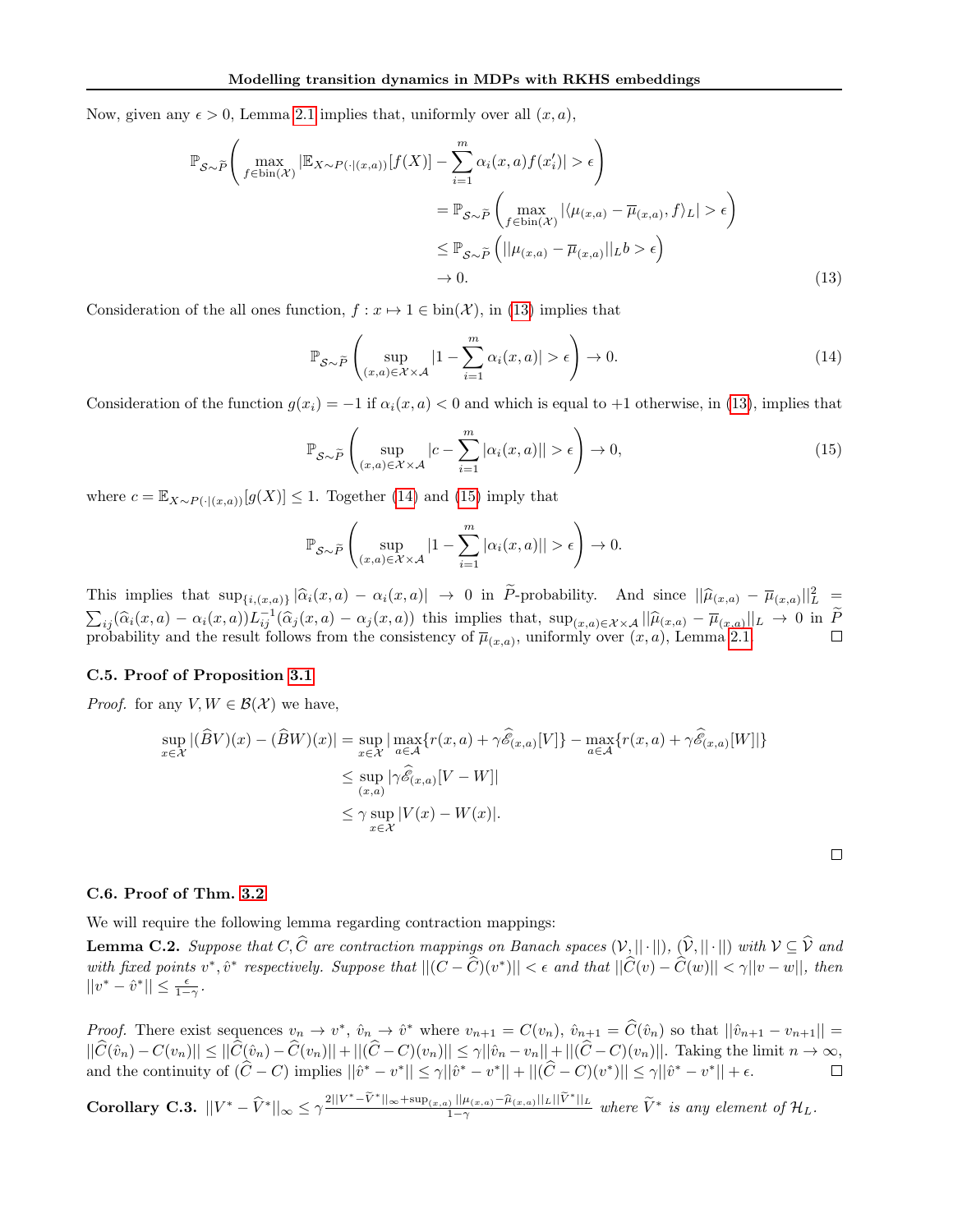Proof. We have that,

$$
\begin{split} ||(B-\widehat{B})(V^*)||_{\infty} &:= \sup_{x \in \mathcal{X}} \left| \max_{a \in \mathcal{A}} \{r(x,a) + \gamma \mathbb{E}_{X \sim P(\cdot|x,a)}[V^*(X)]\} - \max_{a \in \mathcal{A}} \{r(x,a) + \gamma \widehat{\mathscr{E}}_{(x,a)}[V^*]\} \right| \\ &\leq \gamma \sup_{(x,a)} \left| \mathbb{E}_{X \sim P(\cdot|x,a)}[V^*(X)] - \widehat{\mathscr{E}}_{(x,a)}[V^*]\right| \\ &\leq \gamma \sup_{(x,a)} \left( |(\mathbb{E}_{X \sim P(\cdot|x,a)} - \widehat{\mathscr{E}}_{(x,a)})[V^* - \widetilde{V}^*]| + |\langle \mu_{(x,a)} - \widehat{\mu}_{(x,a)}, \widetilde{V}^* \rangle_L| \right) \\ &\leq \gamma \left( 2||V^* - \widetilde{V}^*||_{\infty} + \sup_{(x,a)} ||\mu_{(x,a)} - \widehat{\mu}_{(x,a)}||_L ||\widetilde{V}^*||_L \right), \end{split}
$$

and the result follows from Lemma [C.2.](#page-10-3)

We can now prove Thm. [3.2:](#page-4-0)

Proof. We recall definition [\(1\)](#page-0-1) and [\(9\)](#page-4-3), and we have,

$$
||Q^* - \widehat{Q}_{\kappa}||_{\infty} = \sup_{(x,a)} |\widehat{Q}_{\kappa}(x,a) - Q^*(x,a)|
$$
  
\n
$$
\leq \gamma \sup_{(x,a)} |\widehat{\mathscr{E}}_{(x,a)}[\widehat{V}_{\kappa}(X)] - \mathbb{E}_{X \sim P(\cdot|x,a)}[V^*(X)]|
$$
  
\n
$$
\leq \gamma \Big( \sup_{(x,a)} |\widehat{\mathscr{E}}_{(x,a)}[\widehat{V}_{\kappa} - \widehat{V}^*]| + \sup_{(x,a)} |\widehat{\mathscr{E}}_{(x,a)}[\widehat{V}^* - V^*]|
$$
  
\n
$$
+ \sup_{(x,a)} |(\widehat{\mathscr{E}}_{(x,a)} - \mathbb{E}_{X \sim P(\cdot|x,a)})[V^* - \widetilde{V}^*]|
$$
  
\n
$$
+ \sup_{(x,a)} |(\widehat{\mathscr{E}}_{(x,a)} - \mathbb{E}_{X \sim P(\cdot|x,a)})[\widetilde{V}^*]| \Big), \qquad (16)
$$

where  $\tilde{V}^*$  is any element of  $\mathcal{H}_L$ . Continuing,

$$
(16) \leq \gamma \Big( ||\widehat{V}_{\kappa} - \widehat{V}^*||_{\infty} + ||\widehat{V}^* - V^*||_{\infty} + 2||V^* - \widetilde{V}^*||_{\infty} + \sup_{(x,a)} |\langle \mu_{(x,a)} - \widehat{\mu}_{(x,a)}, \widetilde{V}^* \rangle_L| \Big) \leq \frac{\gamma}{1 - \gamma} \Big( \gamma^{\kappa} ||\widehat{V}_1 - \widehat{V}_0||_{\infty} + 2||V^* - \widetilde{V}^*||_{\infty} + \sup_{(x,a)} ||\mu_{(x,a)} - \widehat{\mu}_{(x,a)}||_L ||\widetilde{V}^*||_L \Big),
$$

where the final line follows by applying  $(8)$  and Corollary [C.3](#page-10-4) to the first and second terms of the preceding line. Lemma [1.1](#page-1-1) then implies that,

$$
||V^{\widehat{\pi}_{\kappa}} - V^*||_{\infty} \le \frac{2\gamma}{(1-\gamma)^2} \Big(\gamma^{\kappa}||\widehat{V}_1 - \widehat{V}_0||_{\infty} + 2||V^* - \widetilde{V}^*||_{\infty} + \sup_{(x,a)} ||\mu_{(x,a)} - \widehat{\mu}_{(x,a)}||_L||\widetilde{V}^*||_L\Big),
$$

proving [\(11\)](#page-4-4), and [\(12\)](#page-4-7) follows by applying Lemma [2.2.](#page-3-3)

# C.7. Proof of Corollary [3.3](#page-4-1)

*Proof.* Recalling Thm. [C.1,](#page-9-0) since L is strictly positive definite kernel on a finite set the RHKS  $\mathcal{H}_L$  consists of all bounded real-valued functions on X so we can choose  $\tilde{V}^* = V^*$  in [\(12\)](#page-4-7).

# <span id="page-11-0"></span>D. Kernel conditional embeddings as solution to regression problem

We demonstrate that kernel conditional mean embedding can be obtained as the solution to a regression problem, where the output space is an RKHS and the loss is described by the associated RKHS norm. Our discussion is in general terms, rather than using the specific spaces required in the MDP setting.

<span id="page-11-1"></span> $\Box$ 

 $\Box$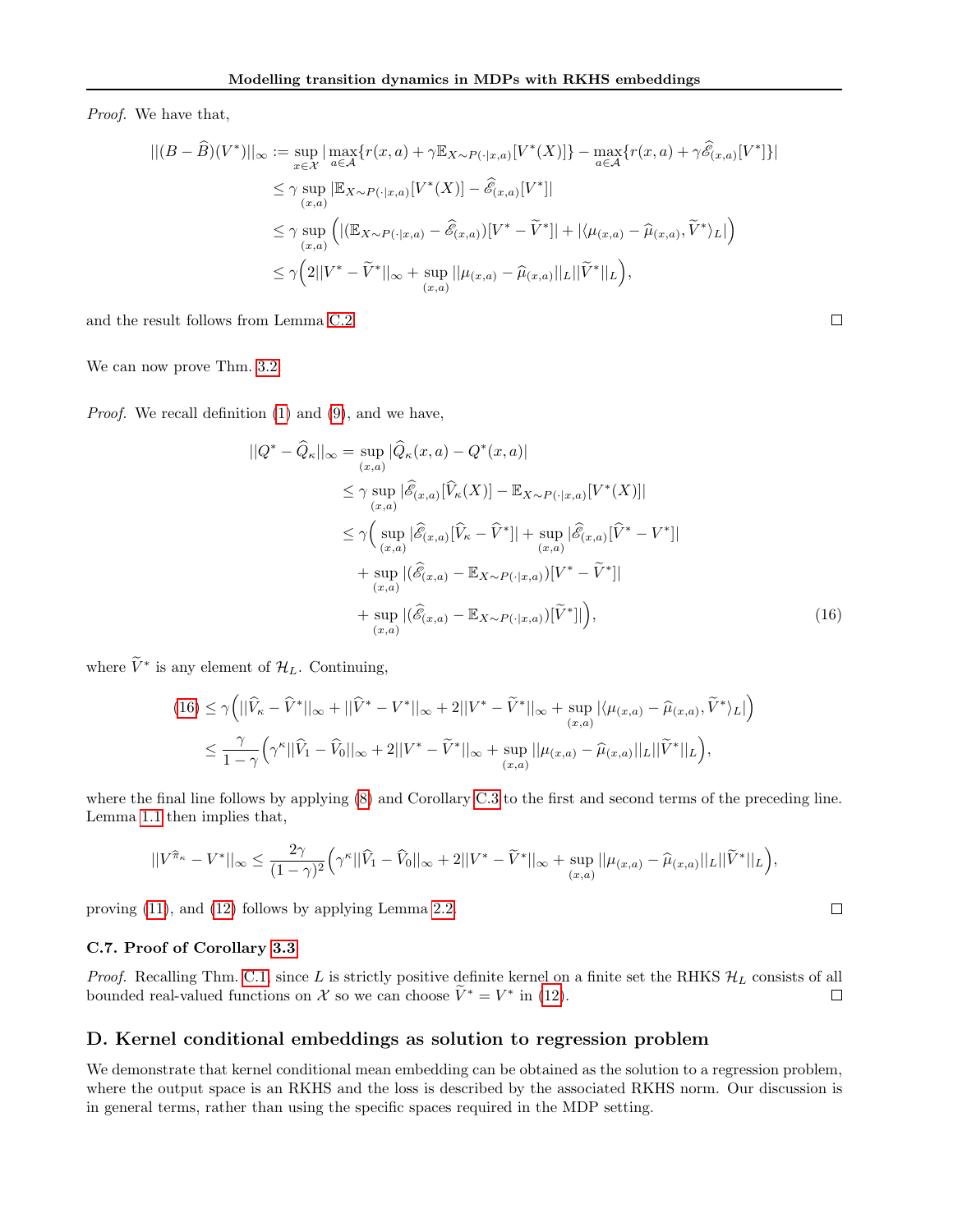Let F be an RKHS on the set X with kernel K and feature map  $\phi(x)$ , and G be an RKHS on Y with kernel L and feature map  $\varphi(y)$ . Consider the problem of finding a mapping  $f : \mathcal{X} \to \mathcal{G}$  such that,

<span id="page-12-1"></span>
$$
\mathbb{E}_X \left( \mathbb{E}_{Y \sim P(\cdot | X)}[g] - \langle f(x), g \rangle_{\mathcal{G}} \right)^2, \tag{17}
$$

is small over all g in some ball  $\tilde{\mathcal{G}} \subset \mathcal{G}$ . This is clearly minimized (to zero) when  $f(x)$  is the true embedding  $\mu(x)$ of  $P(\cdot|x)$  in  $\mathcal G$ . In particular,

$$
\mathbb{E}_X \left( \mathbb{E}_{Y \sim P(\cdot | X)}[g] - \langle f(x), g \rangle_{\mathcal{G}} \right)^2 = \mathbb{E}_X \left\langle g, \mu_{(X)} - f(X) \right\rangle_{\mathcal{G}}^2
$$
  
\n
$$
\leq \mathbb{E}_X ||\mu_{(X)} - f(X)||_{\mathcal{G}}^2 ||g||_{\mathcal{G}}^2
$$
  
\n
$$
\leq \mathbb{E}_{XY} ||L(Y, \cdot) - f(X)||_{\mathcal{G}}^2 ||g||_{\mathcal{G}}^2
$$

where we successively use Cauchy-Schwarz and Jensen's inequality. Thus, minimizing

<span id="page-12-2"></span>
$$
E_{XY}||L(Y, \cdot) - \mu(X)||_{\mathcal{G}}^{2}
$$
\n(18)

is a good surrogate to the objective  $(17)$  over balls in  $\mathcal{G}$ , and should give better guarantees on "smoother" functions  $g$  (that is, low norm functions).

There are two ways to think about this problem: either  $\mu$  is a mapping between  $\phi(x) \in \mathcal{F}$  and  $\mathcal{G}$ , i.e., a mapping between feature spaces, in which case the solution is regularized least squares regression in feature space (Sec. [D.1\)](#page-12-0); or  $\mu$  maps directly from X to G, and the solution is a special case of the approach of [\(Micchelli](#page-7-22) [& Pontil, 2005\)](#page-7-22) (Sec. [D.2\)](#page-13-0).

#### <span id="page-12-0"></span>D.1. Regression between feature spaces

To describe the solution to the regression problem [\(18\)](#page-12-2), we must first introduce the tensor space of functions  $\mathcal{F} \otimes \mathcal{G}$ , which is a subspace of  $\mathcal{H} := \mathcal{G}^{\mathcal{F}}$ . The tensor product in Hilbert spaces is an immediate extension of the outer product  $ab^{\top}$  of vectors  $a \in \mathbb{R}^d$ ,  $b \in \mathbb{R}^{d'}$ , and is described e.g. in [\(Reed & Simon, 1980\)](#page-7-27)[Ch. 2.4]. The inner product between two elements of  $\mathcal{F} \otimes \mathcal{G}$  is

$$
\langle f_1 \otimes g_1, f_2 \otimes g_2 \rangle_{\text{HS}} := \langle f_1, f_2 \rangle_{\mathcal{F}} \langle g_1, g_2 \rangle_{\mathcal{G}}.
$$

Note that the tensor inner product is defined in terms of the inner products on  $\mathcal F$  and  $\mathcal G$ , which must therefore be Hilbert spaces (although X and Y need only be sets). The action of the operator  $q \otimes f \in \mathcal{H}$  is

$$
(g \otimes f_1) f_2 := g \langle f_1, f_2 \rangle.
$$

We will be solving a regression problem which maps  $\phi(x)$  to  $\varphi(y)$ . The link with conditional mean embeddings is immediate from the map from  $\mathcal{F} \to \mathcal{G}$ , since the conditional mean embedding is a map from feature space to feature space. For instance, if X is a finite set of size d (as is Y), then it has the natural feature map  $\phi(x) := e_x$ , where  $e_s$  is the unit vector in  $\mathbb{R}^p$  taking value 1 in dimension s, and zero in the remaining entries. In this case, the conditional mean embedding is the conditional probability, and the conditional mean is indeed a mapping from the feature space F to the feature space G: see [\(Song et al., 2010a\)](#page-7-28)[Sec. 3.3] for details. A second special case is where  $\mathcal{X} := \mathcal{F}, \mathcal{Y} := \mathcal{G}$ , and x and y are jointly Gaussian distributed with zero mean. In this case, the conditional mean embedding is the conditional mean of  $y$  given  $x$ , or in other words, the solution to a standard least squares regression problem (which may or may not be regularized). Note that in this case, we rely on  $\mathcal X$ and Y being Hilbert spaces and having well defined inner products, which allows us to identify them with  $\mathcal F$  and  $\mathcal G$ , respectively. This will not necessarily be true in general.

We next introduce the (uncentered) cross-covariance operator,  $C_{XY}$ . This belongs to the space HS( $(\mathcal{G}, \mathcal{F})$ ) of Hilbert-Schmidt operators mapping from  $\mathcal G$  to  $\mathcal F$ , and is defined such that

$$
\langle f, C_{XY}g \rangle_{\mathcal{F}} := \text{cov}(f(X), g(Y)) = \mathbb{E}_{XY}[f(X)g(Y)]
$$

for all  $f \in \mathcal{F}$  and  $g \in \mathcal{G}$ . The uncentered covariance operator  $C_{XX} \in \text{HS}(\mathcal{F}, \mathcal{F})$  may be defined by analogy: for all  $f_1, f_2 \in \mathcal{F}$ ,

$$
\langle f_1, C_{XX} f_2 \rangle_{\mathcal{F}} := \mathbb{E}_X[f_1(X) f_2(X)].
$$